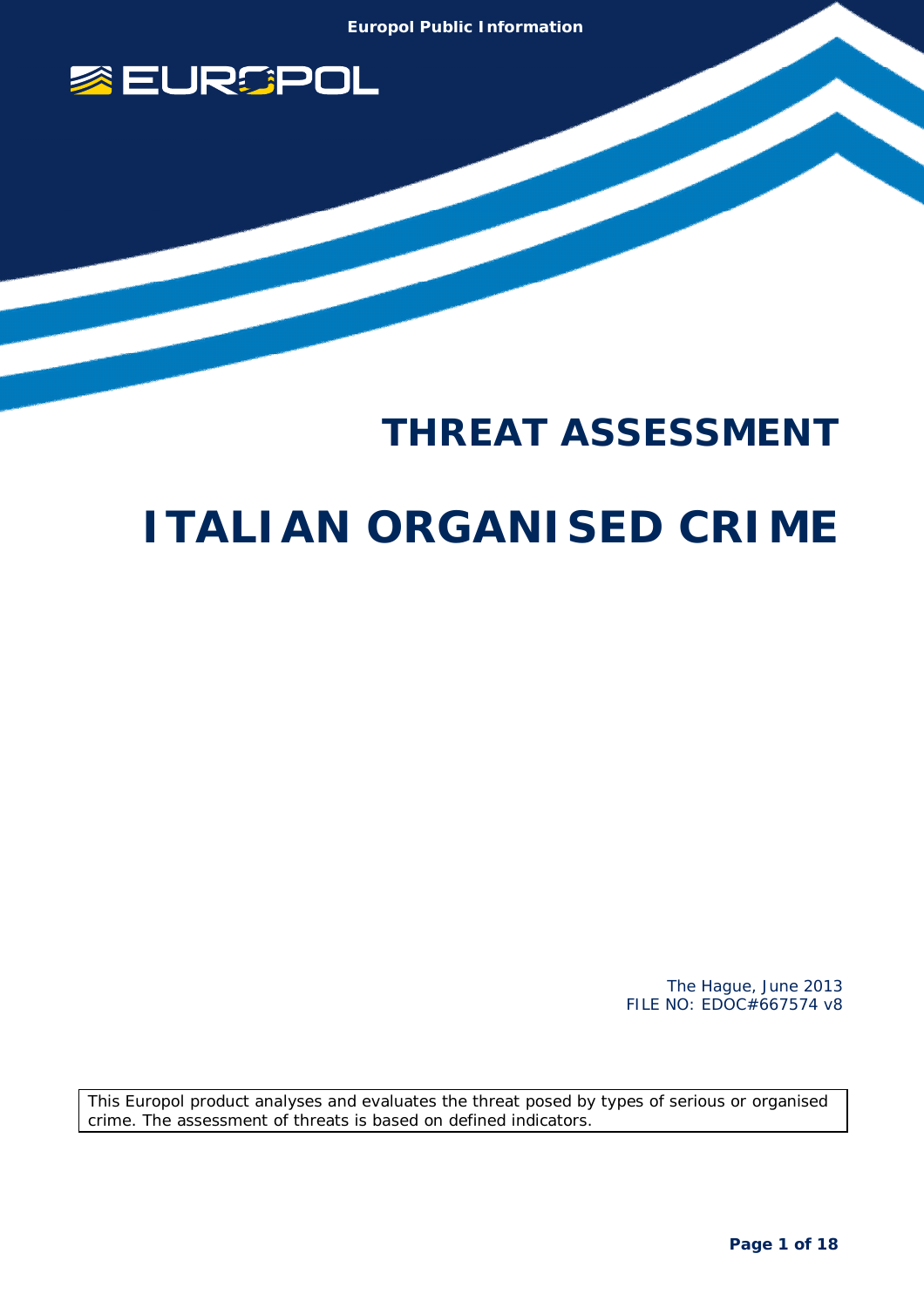| $\mathbf 1$    |  |
|----------------|--|
| 2 <sup>1</sup> |  |
|                |  |
|                |  |
| $\overline{3}$ |  |
|                |  |
|                |  |
|                |  |
|                |  |
| $\overline{4}$ |  |
| 5              |  |
| 6              |  |
| $\overline{ }$ |  |
| 8              |  |
| 9              |  |
|                |  |
|                |  |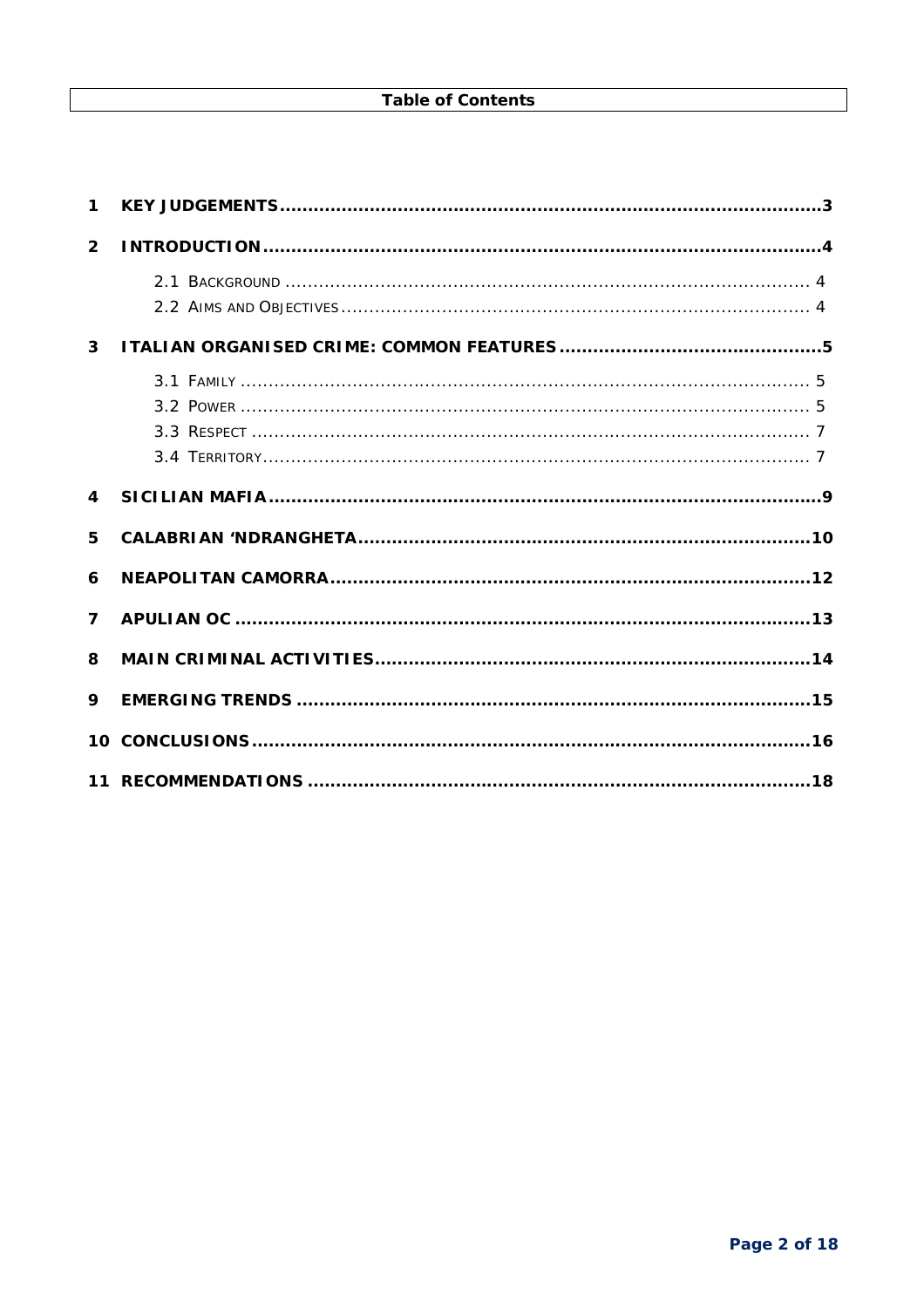# **1 KEY JUDGEMENTS**

**Mafia-type Italian organised crime is a clear and present threat** to the European Union (EU). The basis of the power of the Italian Mafias resides in their control and exploitation of the territory and of the community. The contextualised concepts of **family**, **power**, **respect** and **territory** are fundamental to understanding the dynamics of the Mafias. The Mafias are capable of manipulating elections and installing their men in administrative positions even far away from the territories they control. From that perspective, the threat they pose is unparalleled by any other European Organised Crime Group (OCG). Exploiting legislative loopholes and using the services of corrupt administrators and professionals, they launder money and manage it through front companies and straw men. The four Italian Mafia-type organisations – Sicilian **Mafia**, Calabrian '**Ndrangheta**, Neapolitan **Camorra** and **Apulian**  Organised Crime – present common traits but also specific individual characteristics that need to be appreciated. When operating outside their territory of origin, the Mafias modify their behaviours and *modi operandi.*

**Cosa Nostra** is the oldest, most traditional and widespread manifestation of the Sicilian Mafia. Its international expansion has mainly been directed towards North America. In the EU its emissaries facilitate criminal operations and money laundering. Cosa Nostra's present strategy of keeping a low-profile is valid both within the territories it controls and outside them. Cosa Nostra is increasing its involvement in cocaine trafficking, often cooperating with other Mafias. Extremely skilled Cosa Nostra money launderers manage legitimate business structures and have infiltrated the economy of some target countries, including **South Africa, Canada, USA, Venezuela and Spain**.

Other Sicilian Mafia groups not affiliated to Cosa Nostra include the **Stidda** and the **Cursoti** and **Laudani** clans**.** They also present a threat at an EU level because of their involvement in violent crime, including hit-and-run armed robberies.

The **'Ndrangheta** is among the richest and most powerful organised crime groups at a global level. It has a dominant position on the European cocaine market due to excellent relations with the producers. The 'Ndrangheta is trying to colonise new territories and attempts to exert its influence over Calabrese migrant communities. It reproduces abroad perfect copies of its operational structures, the *'Ndrine* (or Clans) and the *Locali*, which still fall under the supreme authority of the Calabrian *Crimine*. The 'Ndrangheta has a hierarchical structure and has repeatedly proven its skill in infiltrating political and economic environments and its remarkable capacity for corruption. Through the shrewd use of its immense liquidity (of criminal origin) in legitimate business structures it has been able to achieve a position of quasi-monopoly in selected sectors, such as construction, real estate and transport. The 'Ndrangheta is mainly present in **Spain, France, Belgium, the Netherlands, Germany, Switzerland, Canada, the USA, Colombia** and **Australia**.

The **Camorra** is for the most part a horizontal cluster of Clans and Families engaged in constant internal strife. Their presence on the territory has a very high impact. Unlike their Sicilian and Calabrian counterparts, Camorra bosses tend to have a very high profile, with a flashy lifestyle and extravagant expenses. Outside its territory the Camorra is mainly involved in drug trafficking, cigarette smuggling, illicit waste dumping and particularly in the sale of counterfeit products, either procured via Chinese OCGs or directly manufactured by the Clans. It is also among the principal producers of counterfeit Euros, then sold to and placed on the market by other OCGs. The Camorra is present in **Spain, France, the Netherlands, Germany, Switzerland, Eastern Europe, the USA** and **Latin America.**

**Apulian** Organised Crime is frequently and wrongly identified with the **Sacra Corona Unita** (SCU), which is one of its components but by no means the only one. The **Società Foggiana**, the **Camorra Barese** and the **Gargano's Mafia** are other criminal clusters belonging to Apulian Organised Crime. Traditionally engaged in smuggling, Apulian organised criminals evolved from trafficking cigarettes to human beings, drugs, weapons and illegal waste disposal. Outside of Italy, Apulian Organised Crime is present mainly in **the Netherlands, Germany, Switzerland and Albania.**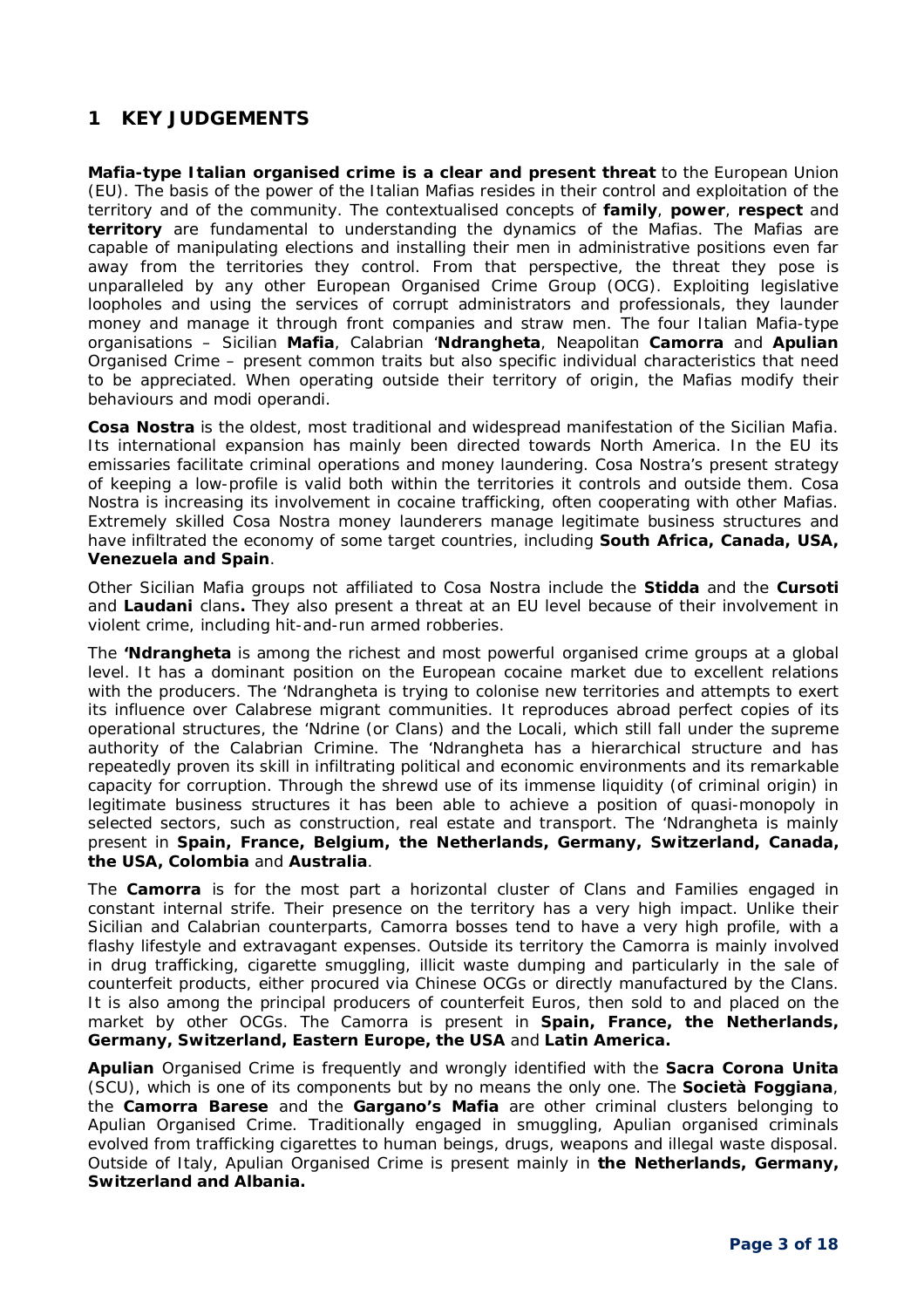## **2 INTRODUCTION**

#### **2.1 Background**

Italian organised crime is known all over the world, to the point that the term 'Mafia' is now understood across the globe as referring to the organised criminal underworld. Literature on the subject is abundant, ranging from history, sociology and criminology to fiction and plain entertainment. The distinctive character, looks, habits, idiosyncrasies and jargon of the *Mafiosi* have been described, analysed, explained and imitated. Apparently, everybody is familiar with Italian organised crime.

Nevertheless, a document analysing the overall scope of Italian organised crime at an international level from the law enforcement (LE) perspective, and the threat it poses in the EU and beyond, does not exist. This document is intended to fill that important information gap.

This is a public report intended for a wide audience, based on a more detailed strategic assessment prepared for law enforcement purposes.

The extreme difficulty in collecting information of the required quality confirmed the particular nature of Italian OC, which tends to operate 'under the radar' whenever it acts outside its territory.

#### **2.2 Aims and Objectives**

The restricted version of this document, made available to the EU law enforcement community, aims at explaining the nature and structure of the four Italian Mafias: **Sicilian Mafia, Calabrian 'Ndrangheta, Neapolitan Camorra** and **Apulian** Organised Crime. It analyses their international dimension, the different attitudes they assume when operating outside their territory, the well-practised and new *modi operandi* used in their criminal operations, and their trans-national strategies. It also attempts to anticipate their next moves, and indeed to identify possible vulnerabilities and the course of actions necessary to successfully combat Mafia activity.

The decision to produce a report focusing on these OCGs was based on an intelligence gap recognised by Europol in the production of the 2011 Organised Crime Threat Assessment (OCTA) and confirmed in the production of its successor, the 2013 Serious Organised Crime Threat Assessment (SOCTA). This is in line with Europol's role in the EU Policy Cycle for organised and serious international crime, which foresees the production of regional or thematic threat assessments to address identified intelligence gaps.

This public report aims to summarise the restricted document in a manner which affords the reader a good understanding of the nature of Italian Organised Crime and an appreciation of the very real threat they currently pose to the European Union, and the challenge facing law enforcement agencies as a result. The much longer restricted report includes extensive details of up-to-date case examples, with relevant citations, which cannot be included here for reasons of confidentiality.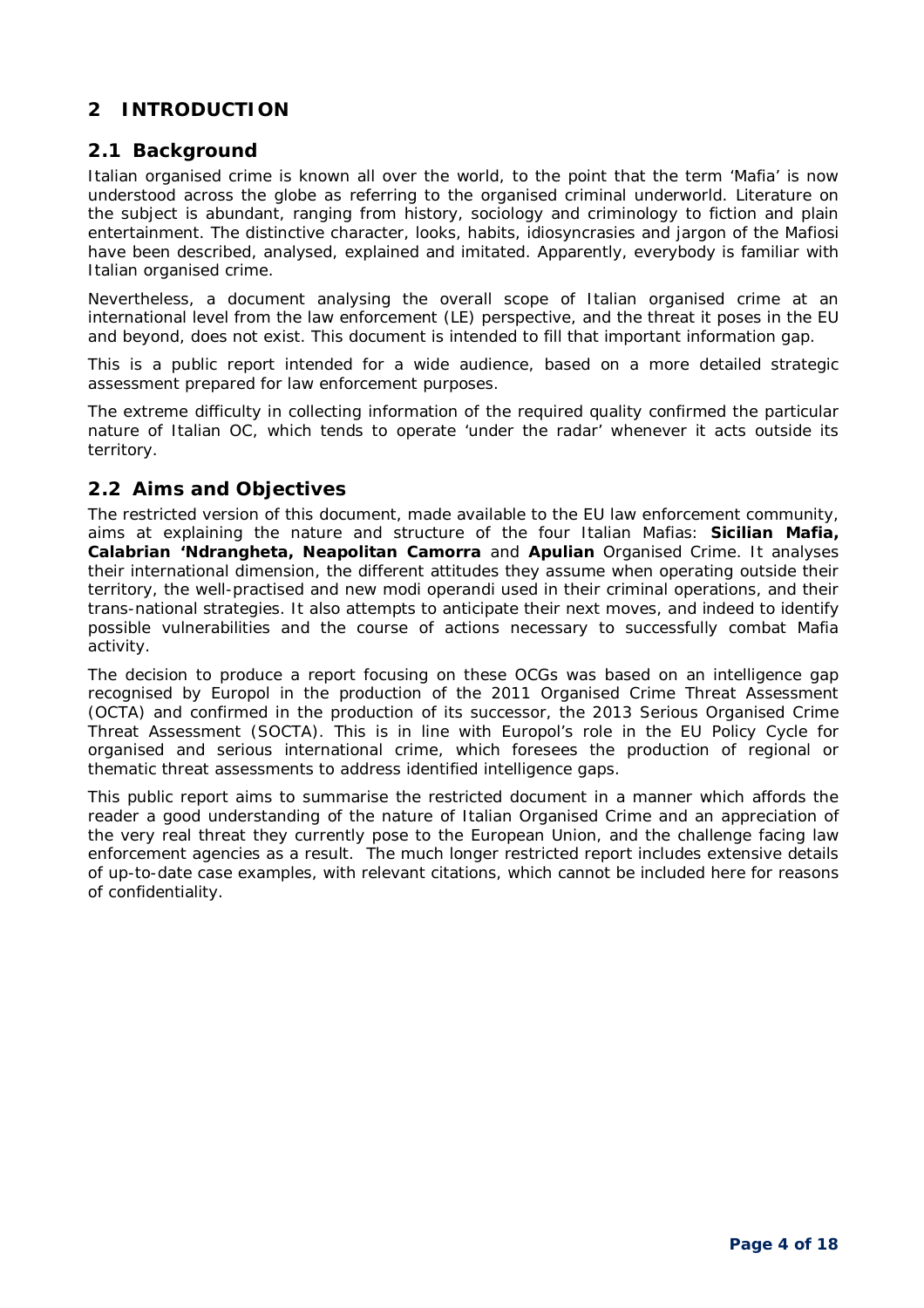## **3 ITALIAN ORGANISED CRIME: COMMON FEATURES**

The origin of Italian Mafia-type criminal organisations is the subject of abundant literature. Many theories are provided in the vast array of varied and often conflicting explanations of how, when and where the Mafia was born. These range from myth and legend, often mixed with Hollywood glamorisation and media speculation.

The present report is a threat assessment, not a historical study. Research on the genesis of the Mafias and narration of their evolution is not the objective. However, there are a few **fundamental** and **interconnected tenets** that must be seriously considered whenever the Italian Mafias are involved: **family, power, respect** and **territory**.

## **3.1 Family**

In virtually every culture, family is considered the basic element of society. It provides food, shelter and education to the newborn, manages internal dynamics and settles possible disputes. Several families and individuals constitute a community, where interpersonal relations are ruled by law *(ubi societas ibi ius).* Laws are made by the state exercising sovereignty on the territory where the community reside, and the state 'upholds the claim to the monopoly of the use of physical force in the enforcement of its order $1$ .

Family bonds and obligations vary according to cultural and historical differences. In areas historically affected by a strong presence of Italian organised crime, the emotional and affectionate character commonly attributed to Mediterranean people, combined with a secular mistrust towards the state,<sup>2</sup> amplified the role and the power of the family in the community.

Governed by distant and foreign powers that preserved obsolete feudal rights far into the 19<sup>th</sup> century, local communities in Southern Italy were deprived of a consistent network of social, economic, industrial and political structures that, in the rest of Western Europe, marked the progress of modern states since the Peace of Westphalia (1648). The state was often seen as a greedy and hostile entity imposing taxes without providing services, and the extended family was considered the only reliable point of reference.

That sense of belonging to the family is often stretched to the point of superseding the rule of law governing the community of reference, leading to actions for the benefit and aggrandisement of the family and its members, even to the detriment of the community.

That overpowering sense of family, which has been romanticised in cinema and literature, is a formidable obstacle to the normal evolution of the community. In fact, no one affected by it will further the interests of the community, except when it is to his (or his family's) private advantage to do so. In such cases, the expectation of material gain is the only motive for involvement in public affairs.

This sentiment provided the ideal base on which the Mafias built their power: total commitment to (and total control of) a closely knit group; tremendous emotional impact boosted by centuries of local traditions; induced self-victimisation to justify abusive behaviours *('everybody is against us, but we will defeat them all')*; mistrust of the state and of its laws *('the family only recognises and follows its own rules')*; incessant reinforcement of family 'esprit de corps'; strict systems of reward and punishment; overbearing emphasis on an adapted concept of honour; and ruthless treatment of members considered as traitors.

## **3.2 Power**

Hunger for power is the essence of the Mafias. In common with all other OCGs, economic power is of paramount relevance to Mafia-type organisations, but it is by no means the only form of power they seek, and possibly not even the most important.

i, <sup>1</sup> Max Weber, *'Politics as a vocation (Politik als Beruf)',* Munich, Jan. 1919

<sup>&</sup>lt;sup>2</sup> Southern Italy has never been independent. Sicily, for instance, has been under the following foreign dominations: Greeks (750 - 242 BC), Romans (242 BC - 440 AD), Vandals (440 - 488), Ostrogoths (488 - 552), Byzantine (552 - 902), Arabs (902 - 1091), Normans (1091 - 1198), Hohenstaufen (1198 – 1266), Anjou (1266 – 1282), Aragon (1282 - 1713), Savoy (1713 – 1720), Habsburg (1720 -1734), Bourbon of Spain (1734 - 1860). Even the unification with the Kingdom of Italy (1860) was seen by many as yet another foreign domination.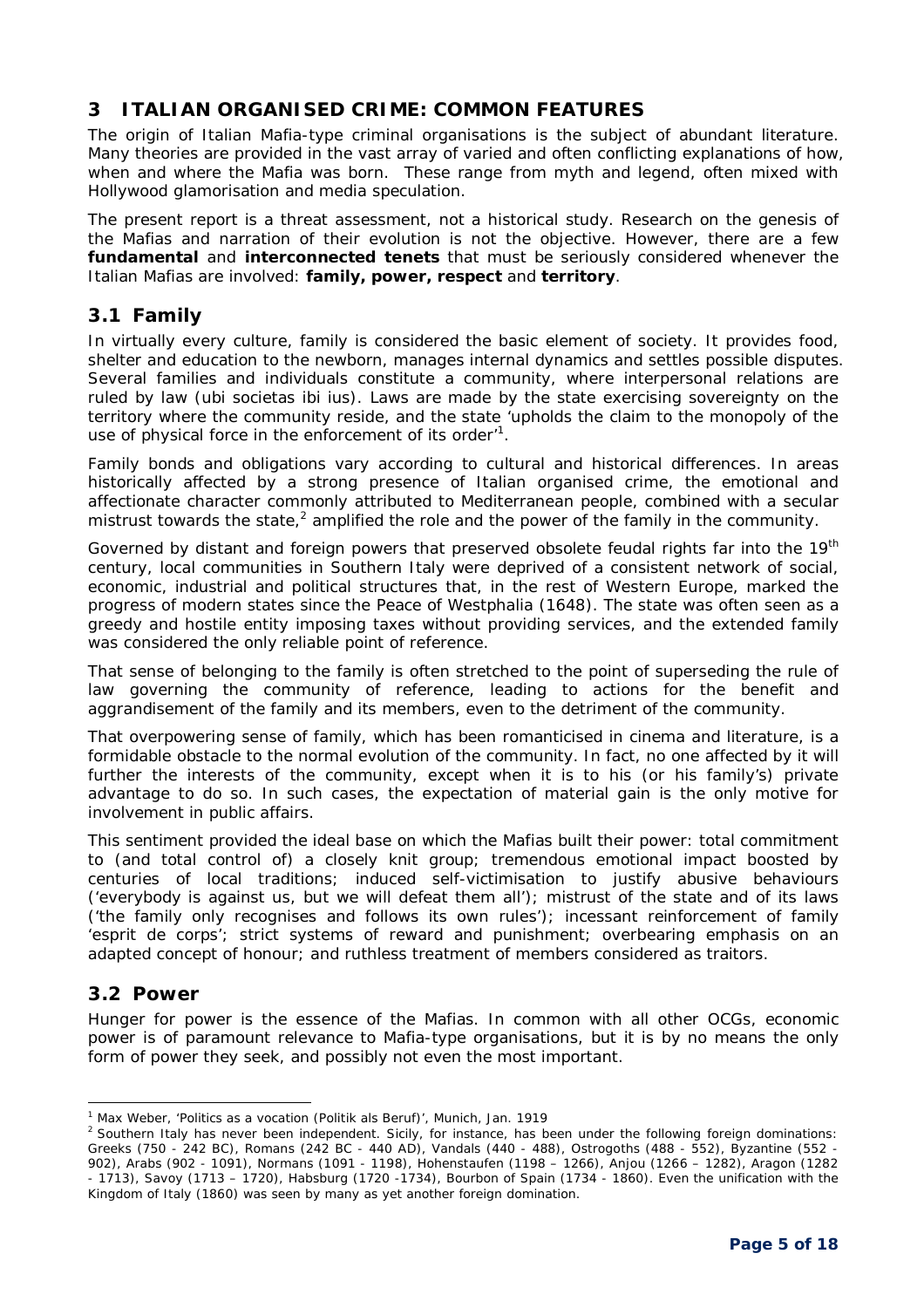When two of the Sicilian Mafia's 'Capi di tutti i capi' were arrested (in 1993 and 2006 respectively) they were living in very modest conditions despite their immense wealth accumulated through crime. They could have easily organised a 'golden retirement', living in extreme luxury in any part of the world, but in their minds the prospect of enjoying spectacular mansions, fancy cars and glamorous company could not match the addictive thrill generated by power over the Families and the territory.

The need to exercise absolute power over the territory is a defining aspect of the Mafias, and it explains the very strict links that Mafia groups operating abroad keep with their regions of origin. In fact, like an umbilical cord the link with the Family or Clan of reference in Italy constantly nourishes and fortifies the offshoots operating out of the territory. If, for whatever reason, that cord is cut, the offshoot often dies.

Because of the power they exercise on the territory, the Mafias have frequently been defined as 'anti-state'. Such a definition is imprecise and even misleading: direct opposition to the legitimate state is uncharacteristic of the Mafias. The only real example of such behaviour was the attack on the Italian state conducted by the Sicilian Mafia led by the 'Corleonesi' clan in the 1980s and early 1990s. Normally the Mafias tend to coexist with the legitimate state, infiltrating its local structures in order to weaken its action and to misappropriate public funds.

Defining a state as an entity exercising sovereignty on a territory and on the communities resident there, the Mafias can be defined as 'para-state' or 'shadow-state' rather than antistate. The use of physical force – normally the prerogative of the state, but employed by the Mafias to pursue their agendas – is yet another trait of the Mafias that makes them a parallel state, or a substitute for it.

Almost like a sovereign state, in their territory of influence the Mafias legislate – albeit informally – and administer justice, levy taxes and excises (through extortions), provide services and social security, reward the faithful and punish those who are not, and exert control on the labour market, trade and productive activities.

Unlike a sovereign state, the Mafias do not plan, fund and build the infrastructures needed for the functioning of a modern state, although through infiltration, corruption or violence they can manage them. That can be accomplished in many ways, from administering national and international subsidies to exacting tolls for passage along national roads<sup>3</sup> and for distribution of water and electricity in popular quarters<sup>4</sup>.

However, while the state would fare far better without the presence of the Mafias, the latter could not survive without the existence of the state. The Mafias are parasitic in nature, hosted and nourished by the healthy parts of the community. In the areas under their control they carefully regulate the impact of their criminality on productive activities, perfectly aware that an excessive strain on them could eventually stifle the production, leading to the death of the healthy socio-economic organism and, with it, its parasite. A parasite killing the organism that nourishes it would be foolish, and Mafias are far from being foolish.

Finally, a typical example of the power exerted by Mafias on their territory of influence is the so-called 'pizzo', whereby legitimate business owners are forced to pay a part of their earnings to guarantee 'protection'. In some cases the 'pizzo' is extorted by imposing the purchase of goods at a higher price: this makes it difficult for Law Enforcement to 'prove' the criminal activity, on further reinforces the idea that the territory is controlled by Organised Crime to the extent they actually interact officially with legitimate business structures. Threats are very often implicit: the power is so strong, that if an affiliate sells a particular brand of coffee to local bars at a higher price he doesn't need to 'threaten' anyone to buy it; his mere presence is enough to guarantee a full purchase.

-

<sup>&</sup>lt;sup>3</sup> Deposition to the Anti-Mafia District Directorate of Catanzaro, as reported in the annual relation of the Anti-Mafia Parliamentary Commission on the 'Ndrangheta, Rome, 2008

<sup>4</sup> Emerged during operation 'AddioPizzo 3' as reported in *'Le Mani della Criminalità sull'Impresa',* Roma, Dec. 2011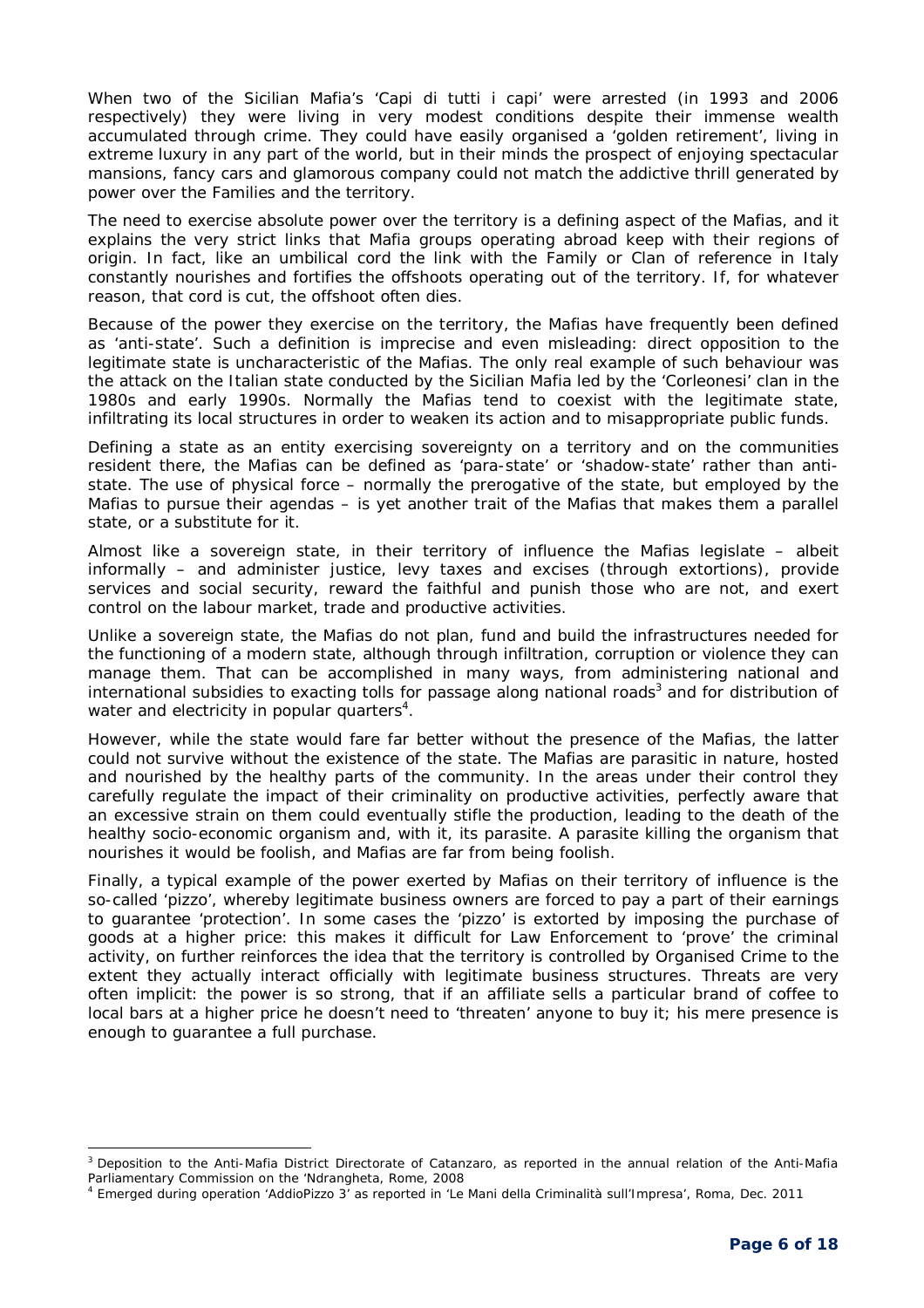## **3.3 Respect**

Within the criminal environment moral qualities are distorted according to a self-serving reinterpretation of their essence. That tendency is amplified within the Mafias. The concept of honour, for instance, is stretched and bent beyond recognition to make it fit with the Clan's mentality and its interests. There is clearly no honour in killing defenceless victims, or in extorting money from placid and compliant shopkeepers. However, the imprinting that the Mafias make on their members – often extended to the community in which they operate – is so powerful and long-lasting that such reinterpretation is widely accepted. The fact that Cosa Nostra calls its affiliates 'men of honour' and that the 'Ndrangheta derives its name from the ancient Greek word ἀνδραγαθία (andragathía, meaning heroism, manly virtue)<sup>5</sup> is evidence of the importance they attach to being considered bearers of virtuous qualities.

The concept of respect also needs to be interpreted. Within the Mafias, respect is tightly connected with power. Having power commands respect, but that kind of respect is generated by fear, not by admiration for personal qualities or abilities. Members of the Mafias aspire to be respected, while they are actually feared. Several Mafia members, turned state witness (commonly known as *pentiti*), declared that a strong pull factor exercised by the Mafias is the respect that automatically derives from being an affiliate. Common criminals are willing to join the Mafias even if that normally implies a substantial reduction of their profits, and that is because of the respect they acquire. Youngsters growing up in areas permeated with that culture are willing to join the Mafias for the perceived social status it will afford them in the neighbourhood. Their affiliation is immediately reflected in their body language and perceived by the community.

That intrinsic connection between power and respect helps to explain the behaviour of the above mentioned 'Capi di tutti i capi' as fugitives from justice, and that of many others. If they had abandoned their territory to seek safe haven elsewhere they would have relinquished their power and, consequently, lost the respect they used to command and, with it, their hold on the Families and the protection provided by their 'men of honour'. They would have been considered nothing more than wealthy expatriate pensioners, with the notable difference of having many determined professionals, both from law enforcement agencies and from criminal groups, trying to locate them with unfriendly intentions.

## **3.4 Territory**

Control of the territory plays an essential part in the definition of Italian organised crime, but it can hardly be defined as an exclusive feature of the Mafias. In fact, many other forms of organised crime – including street gangs – have a strict relationship with the territory and try to exercise their control on it, but they cannot be defined as Mafias.

Ordinary OCGs and street gangs interpret territory as turf, i.e. an area where they assert their authority over the perpetration of all criminal activities. Citizens are only seen as potential victims, and public authorities are the enemy to be eluded.

The Mafias instead aim at being a substitute for the State in the territory. Their relationship with the territory is far deeper and wider: not limited to crime, it encompasses all facets of the resident social community, with a particular emphasis on the local political powers and economic activity.

In a multi-phased vicious circle, through threats, corruption and favours the Mafias are often able to control large amounts of votes in their areas of influence, which can determine the outcome of local administrative elections. Placing their straw men (or members of their Clan) in key positions, they achieve two objectives. On the one hand, they can divert public funds, rig public tenders and despoil the budget and assets of the administrative entity they run. On the other hand, through the planned (or natural) incompetence and inaction of the administrators they support, they corroborate the image of a totally inefficient, cumbersome and distant public bureaucracy, juxtaposed to the far more brisk and efficient management of the Clans.

<sup>-</sup><sup>5</sup> The coastal areas of Calabria were part of 'Magna Graecia', so called because of the extensive colonisation by Greek settlers since the VIII century BC. Calabrian Greek was widely spoken until the XV-XVI century AD and it is still used in several areas as a dialect.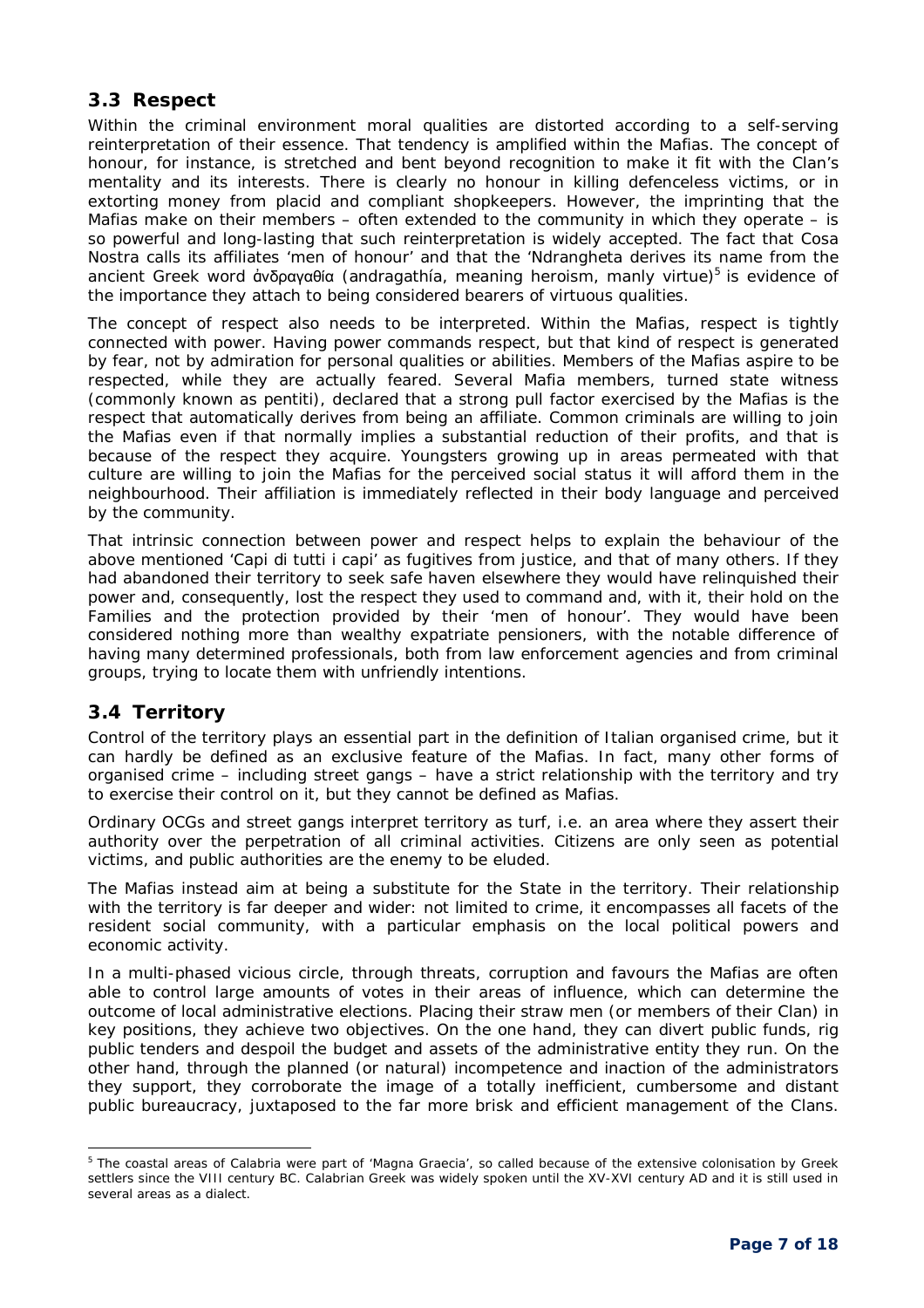That way, citizens are more and more encouraged to view the Clans, and not the state, as a point of reference, further reinforcing the Mafias' hold on the territory.

The connection between Mafias and the territory is widely known, but its misinterpretation has contributed to a false sense of security in political, law enforcement, economic and social environments, whereby the threat posed by the Mafias whenever they operate outside of their territory is often underestimated.

In fact, there is a dual vision on Italian OC, which labels them as Mafia-type groups when on their territory of origin and ordinary OCGs when they operate elsewhere. For historical, social and cultural reasons, communities hosting expatriate Italian organised crime groups are credited as being impervious to mafia attempts at infiltration and influence. For that reason they believe Italian Organised Crime can be dealt with using tools normally effective against other OCGs. While the premise may be partially correct, the conclusion is overly simplistic.

Outside the territory, members of the Mafias cannot and do not *"take advantage of the intimidating power of the association and of the resulting conditions of submission and omertà to commit criminal offences, to manage or in any way control, either directly or indirectly, economic activities, concessions, authorizations, public contracts and services, or to obtain unlawful profits or advantages for themselves or for any other persons, or with a view to prevent or limit the freedom to vote, or to get votes for themselves or for other persons on the*  occasion of an election<sup>16</sup>. The social environment in which they operate would not permit that.

Perfectly aware of that situation, Italian Organised Crime members operating in Northern and Central Italy, and abroad, rarely even attempt to replicate the control of the territory they impose in their areas of origin. They do not even try to get results *'taking advantage of the intimidating power of the association and of the resulting conditions of submission and omertà'.*  They are far more subtle than that, and aim to reach their criminal objectives by infiltrating economic sectors and through corruption.

At the same time, they never lose contact with their Clan or Family of reference, which remains the origin of their power. This is both their strength and their weakness.

-

<sup>&</sup>lt;sup>6</sup> Italian Criminal Code, article 416 bis, "Mafia-type Criminal Association"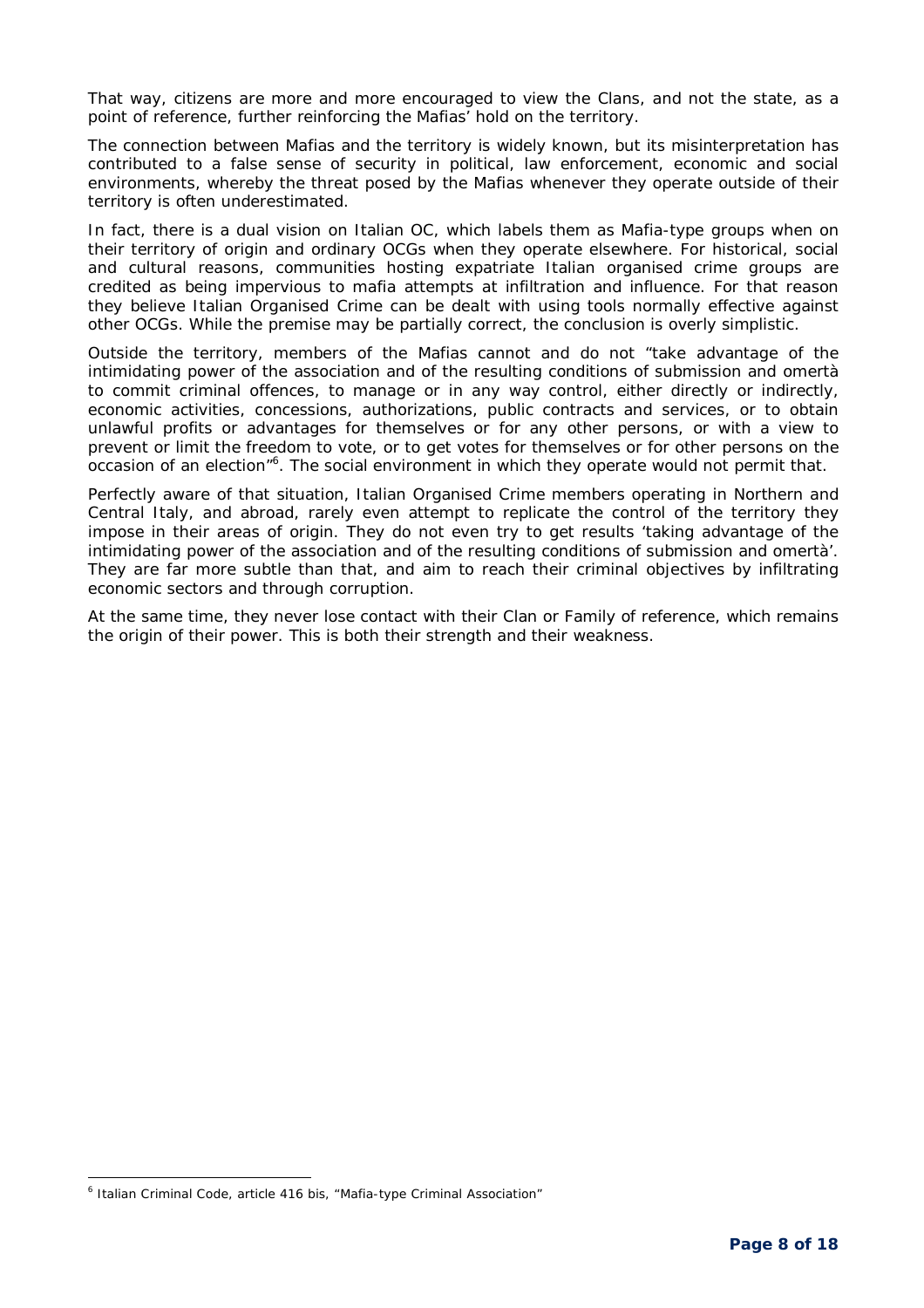## **4 SICILIAN MAFIA**

i,

The Sicilian Mafia is probably the world's most famous criminal organisation, and the fact that its name, Mafia, is in common use in all continents to define – often improperly – criminal groups with similar characteristics is further evidence of that.

Part of its fame is due to its extensive characterisation in literature and cinema, often overly romanticising some aspects of the Mafia culture. Mario PUZO's novel 'The Godfather' and Francis Ford COPPOLA's cinematic adaptation contributed to an idealised image of the Sicilian Mafia, generating a new gangster-movie genre that still enjoys a worldwide success. Even the real *Mafiosi* are captured by that narrative: searching the house of arrested members of the Mafia, police constantly find VHS cassettes or DVDs of the 'Godfather' trilogy, and some men of honour even assume the gestures of fictional characters, as did one of the Corleonesi's bosses who, during his 1974 trial, in a bizarre intermingling of roles, imitated Marlon BRANDO's rendition of a Mafia boss.

However, picturesque depictions cannot hide the fact that the Mafia is a powerful, ruthless and cynically efficient criminal organisation that controls large areas of Sicily and heavily influences its political, social and economic life. Such influence is by no means confined to the island, as it reaches all locations in which expatriate communities have established themselves. The Mafia has the capacity to adapt to local restrictions and opportunities, modifying its *modus operandi* accordingly.

'Mafia' is the term that, since mid-19<sup>th</sup> century, has defined the whole constellation of Sicilian OCGs. It was used as a horizontal and general label until Operation 'Pizza Connection' (1984- 1987) and the ensuing trial.

'Pizza Connection' dealt with a vast drug smuggling ring involving Mafia families in New York and Sicily, and with the ensuing money laundering schemes. It certainly was a high level operation, but the number and level of the suspects and the quantities of drugs and money involved do not explain why the subsequent trial marked a definite turning point in the fight against organised crime. 'Pizza Connection' made history because, through the depositions of men of honour turned state witnesses *(pentiti)*, it unveiled the real essence of the Sicilian Mafia, its internal structure and the rigid hierarchy governing it.

Among countless invaluable explanations of internal mechanisms, the main *pentito* witness in the 'Pizza Connection' trial made clear that the actual name of the organisation of which he was a sworn member was not Mafia, but 'Cosa Nostra', meaning 'Our Thing'.

The definition 'Cosa Nostra' had first emerged in the testimonies of another well known *pentito*  in the early 1960s<sup>7</sup>, but it was believed that it only referred to the American branch of the Mafia. The Operation 'Pizza Connection' witness confirmed that Cosa Nostra is the name of the whole organisation, on both sides of the Atlantic, making it the official definition ever since.

The Sicilian Mafia's expansion beyond its territory is not as widespread as that of other Italian Mafias. Outside of Sicily, the Families cannot take advantage of the conditions of submission and *omertà* they are used to in their territory.

A notable exception was the birth and rise of *Cosa Nostra* in the United States, especially in New York, from the beginning of the  $20<sup>th</sup>$  century. Among the not yet integrated community of Sicilian immigrants living in Brooklyn's overcrowded 'Little Italy'*, Cosa Nostra* was able to replicate conditions very similar to those that in Sicily were conducive to their oppressive hold on the territory. Racketeering, extortions, protection money, usury and total control of all commercial and productive activities characterised the criminal operations of *Cosa Nostra* in New York. Similar situations are nowadays quite common – also in the EU – in closely-knit communities of immigrants (ranging from Chinese to Vietnamese, Nigerian, Russian, Ukrainian, Albanian communities, and more), in which endogenous criminal groups often dominate.

American *Cosa Nostra* evolved in a different way than its older Sicilian branch, and despite the fact that it is still frequently labelled as 'Italian Organised Crime' in the US and elsewhere, it

<sup>&</sup>lt;sup>7</sup> Italian-American criminal whose hearings before the Permanent Subcommittee on Investigations of the US Senate Committee on Government Operations contributed to shed light on Italian-American organised crime.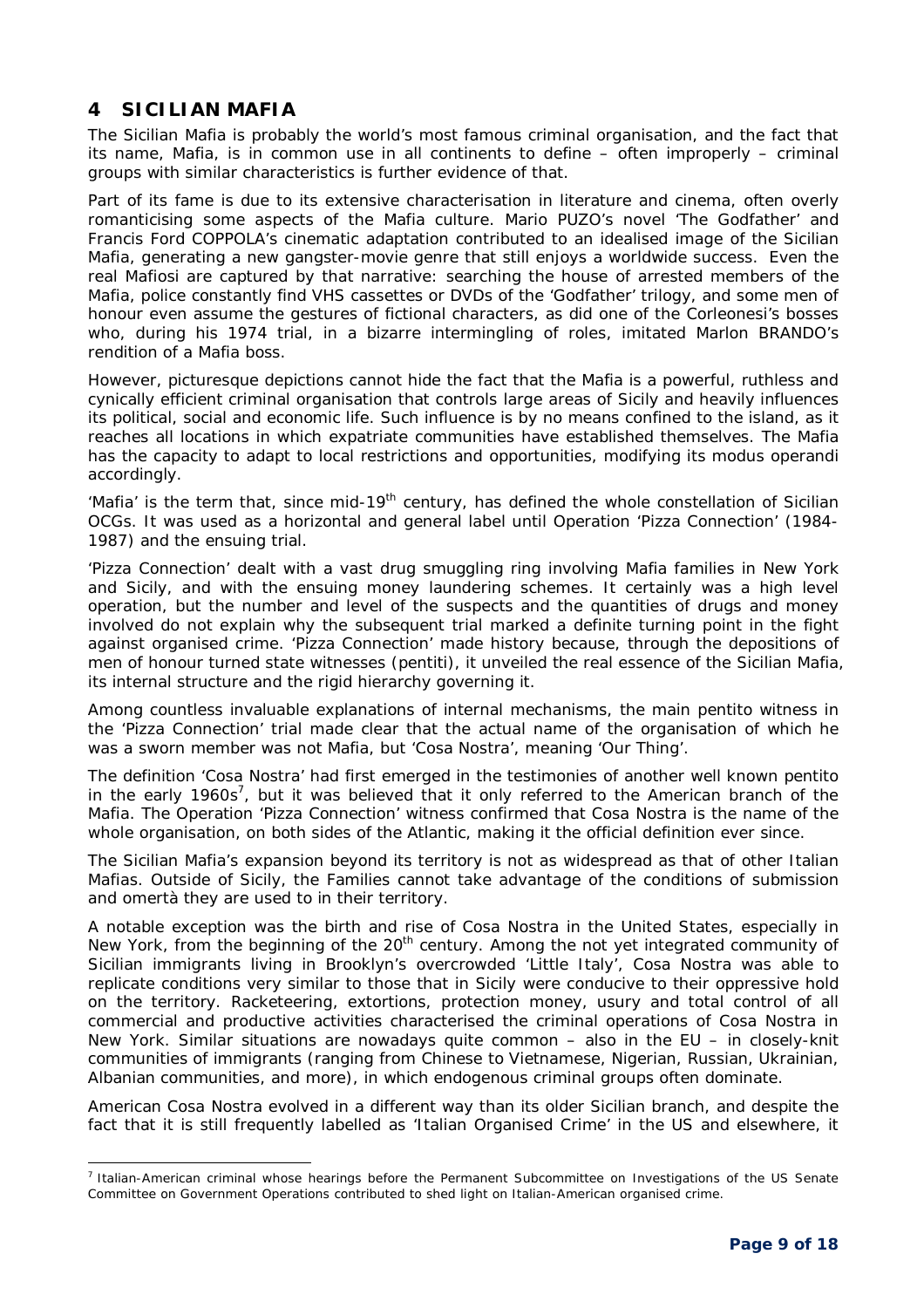must be considered as a separate American OCG. However, over the years links and contacts with Sicily have never ceased, and the historical New York Families provide a strong foothold across the Atlantic frequently used by the Sicilian *Cosa Nostra* in its criminal activities.

With the exception of its unique American experience, and unlike the normal *modus operandi* of other Italian Mafias, the *Cosa Nostra* does not seem to have an expansion strategy aiming to establish working structures abroad. Cosa Nostra considers Sicily as the crux of its very existence, and crimes perpetrated beyond the island are only committed to further the aggrandisement of the Families and their power in Sicily.

Transnational activities are managed by emissaries, who benefit from the worldwide reputation of *Cosa Nostra*, which often provides them with the leverage necessary to conclude profitable bargains. These emissaries usually deal with public tenders, drugs brokering and money laundering activities. Members of *Cosa Nostra* do not perpetrate their trademark criminal offences (racketeering, arson, extortion, intimidation, usury) or any other violent crime outside their territory.

Families normally enjoy a wide autonomy in planning and carrying out their criminal operations abroad. However, in some instances overarching strategic choices are made. That was the case, for example, of the pivotal decision taken in the 1970s, when *Cosa Nostra* decided to involve itself in high-level drug trafficking. At the time, heroin was chosen as a preferred market. In order to maximise profits the Families used to buy morphine base from Turkish wholesalers and refine it into heroin in Sicily. Within a few years Sicily became the biggest heroin refinery in the Western world, feeding a big part of the European market and, through New York's Families, up to 80 per cent of the American one.

In more recent years, pushed by shifts in market demand, the Families shifted towards cocaine trafficking. Their emissaries have no problem in dealing with brokers belonging to other criminal organisations, including other Italian OCGs. In fact, cooperation with the 'Ndrangheta and the Camorra is quite common.

A recent international arrest brought to public attention again the phenomenal profit making ability of Cosa Nostra and the sophistication of its operations. A powerful emissary of the Families, and mastermind of highly sophisticated financial operations, was arrested on 30/03/2012 in Bangkok on his way to South Africa<sup>8</sup> from Hong Kong. He now awaits extradition to Italy. A member of a certain crime Family and considered very close to several 'Capo di tutti i capi', he is thought to have invested huge profits not only of his own, but also of other Families, building an impressive reputation as a money launderer par excellence. (According to a US indictment, he is also alleged to have laundered \$1.5 billion, the proceeds of a huge Cosa Nostra drug trafficking operation between the US and Europe).

The **Cosa Nostra** is the oldest, most traditional and most widespread manifestation of the Sicilian Mafia, however other Sicilian Mafia groups not affiliated to Cosa Nostra also present a threat at an EU level, largely because of their mobility and propensity for violence whilst committing serious crimes (including armed robberies). These include the **Stidda, Cursoti** and **Laudani** clans**.**

## **5 CALABRIAN 'NDRANGHETA**

-

The escalation of the 'Ndrangheta (also called *Onorata Società)* in the international criminal hierarchy has been constant in recent decades, and now this Calabrian Mafia-type organisation can rightfully be placed among the most threatening OCGs at a global level.

Long underestimated as a rural, backward organisation with limited scope, the 'Ndrangheta is now recognised as a major threat not only in Italy but also in many other countries where it operates, including Germany, Spain, the Netherlands, France, Belgium, Switzerland, Canada, US, Colombia and Australia.

The evolution of the 'Ndrangheta is not comparable to that of Cosa Nostra. Its rural origins are undeniable, and even if its urban dimension – in Reggio Calabria, but also in many cities where

<sup>&</sup>lt;sup>8</sup> Cosa Nostra has used countries in South and South West Africa, including Angola and Namibia, as privileged channels (among others) for laundering money for many years.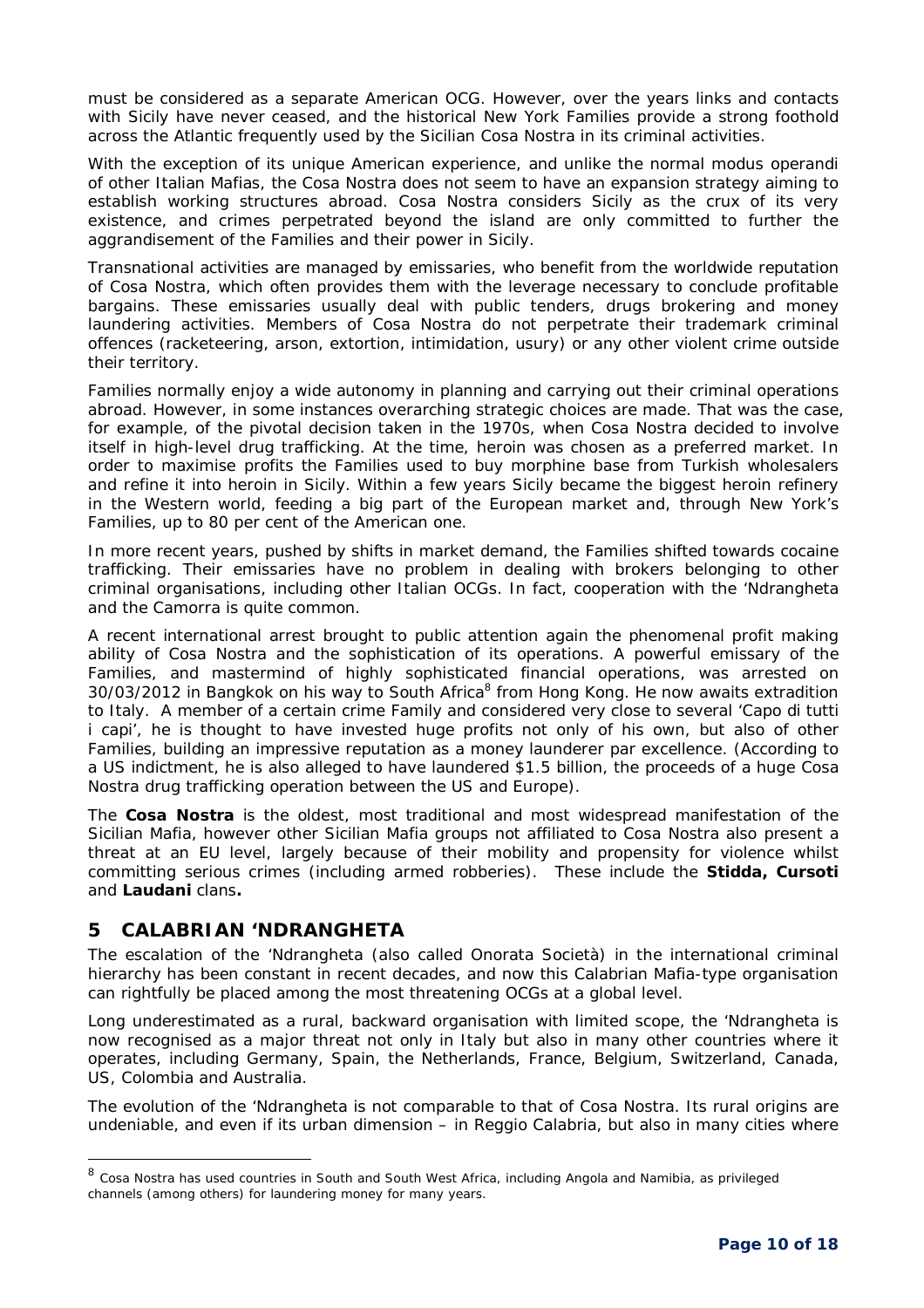it has expanded outside of Calabria – is significant, the core of its power remains in the hamlets, villages and towns of Calabria.

A number of factors contributed to the rapid expansion of the 'Ndrangheta. First of all, the direct attack by Cosa Nostra on the Italian state in the 1980s and 1990s forced law enforcement and judicial authorities to focus on that clear and present threat, giving less attention to other criminal phenomena. At the same time, the increased pressure on Cosa Nostra forced them to downscale their presence in some markets, and the 'Ndrangheta immediately filled those new gaps. The evolution of the drug markets overturned long standing balances. Heroin was chosen by Cosa Nostra in the 1970s as their main market, forcing the 'Ndrangheta to resort to, then, less lucrative cocaine. When the heroin market declined and left the primacy to cocaine, the 'Ndrangheta was in the ideal position to exploit its consolidated links with producers. The increasing local or regional autonomy in crucial sectors such as the health system and public tenders facilitated the diversion of public funds and was immediately exploited by deeply infiltrated 'Ndrangheta. Consolidated and better integrated immigrant communities of Calabrians all over the world provided fertile ground for external offshoots of the criminal organisation. Moreover, the historical and impenetrable secrecy of the 'Ndrangheta has posed a formidable challenge to law enforcement agencies.

The 'Ndrangheta pursued its expansion in new regions and new markets with shrewd planning and extreme caution. Blood feuds and internecine wars, albeit quite frequent, did not interfere with the trans-national development of the organisation. The successful growth of the 'Ndrangheta in new territories is also due to the solidity, versatility and adaptability of its structure.

'Colonisation' is a term frequently used to illustrate the expansion of the 'Ndrangheta outside its native region of Calabria. It is a brilliant definition, as it clearly marks the difference with other Mafia-type criminal groups. In fact, as outlined above, Cosa Nostra and other Sicilian groups do not try to replicate their basic structures away from Sicily, but they tend to send emissaries. Not so the 'Ndrangheta, which implants perfect copies of its essential structures in territories not under its control, pursuing a long-term strategy of progressive infiltration in new economic and social environments.

The basis of the power of the 'Ndrangheta outside its territory is its enormous financial might, the immense corruptive power thereof and its impact on the legitimate economic and financial environments.

The 'Ndrangheta started building its economic power in the 1970s and 1980s with the ransoms deriving from several kidnappings they perpetrated, mainly in Northern Italy. That extorted money was then invested in drug trafficking, a trans-national business where over the years it reached a leading position. Drug trafficking is still the main source of profits for the 'Ndrangheta, together with the constant diversion of public funds through fraud and rigged tenders.

They are also involved in environmental crime. According to a report published by the *Association Italienne de protection de l'environnement* (Legambiente), 95 'Ndrangheta clans were amongst 296 clans involved in illegal waste dumping. 346,000 tonnes of waste was seized heading for 10 European, 8 African and 5 Asian countries in 2011. (Of the other clans involved: 86 Camorra, 78 Mafia and 23 Apulian).

All profits are skilfully reinvested using sophisticated money laundering techniques. The 'Ndrangheta use legitimate business structures, either as a façade or to facilitate their criminal activities (including money laundering).

An example of the violent nature of this group outside of Italy was the 'Duisburg massacre' in Germany on 15/08/2007, when six Calabrians were murdered in front of a pizzeria in the town. That violent outburst of an old blood feud between two powerful Clans from San Luca, the Pelle-Vottari and the Nirta-Strangio, marked a decisive turning point in international police cooperation against the Italian mafia. A German-Italian Task Force (Deutsch-Italienische Task Force – DITF) was established and, with the indispensable support of other European police forces, succeeded in identifying and arresting the murderers and their accomplices. The investigation also highlighted the extent of the infiltration of the 'Ndrangheta in Germany and across Europe.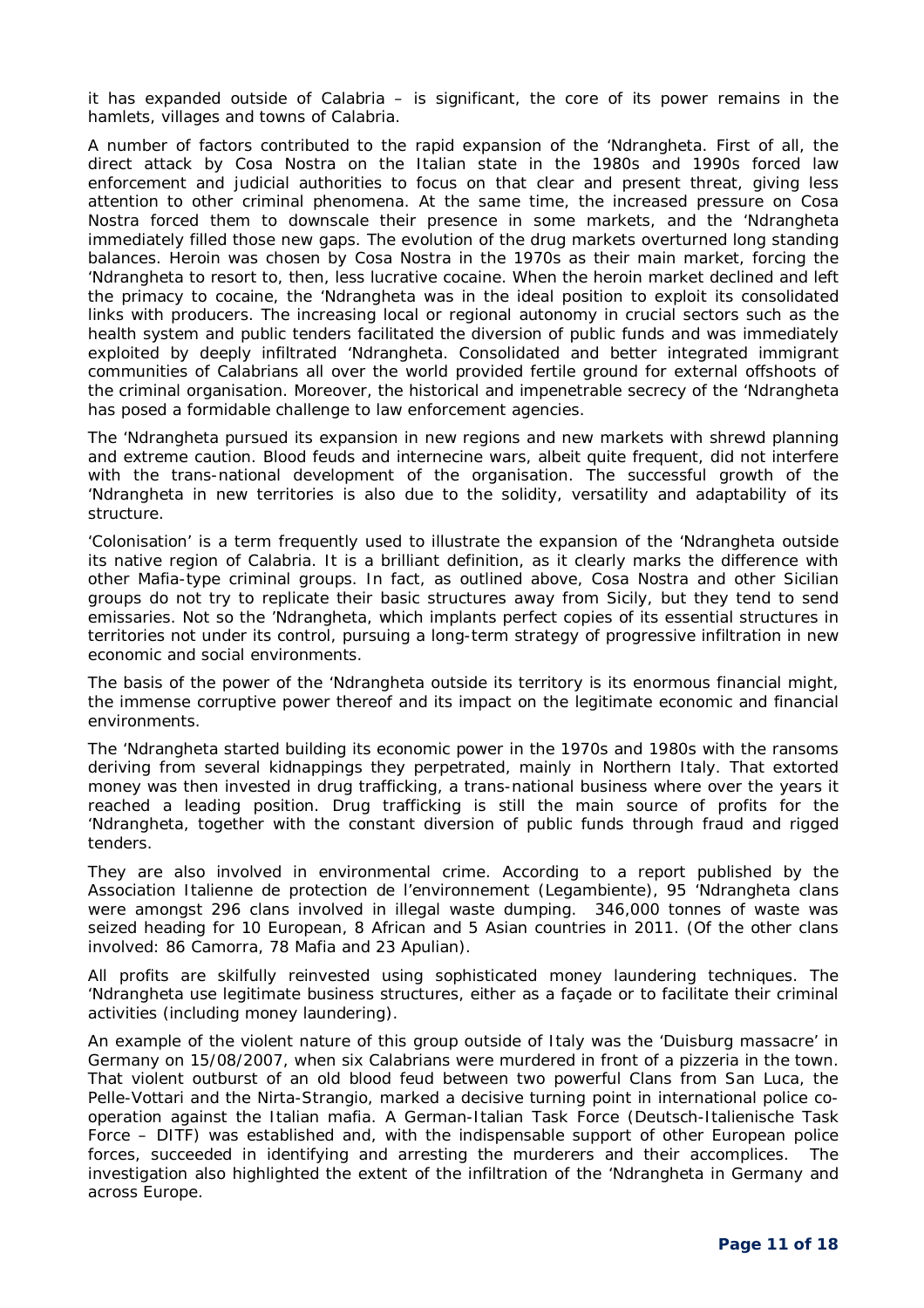## **6 NEAPOLITAN CAMORRA**

The Camorra is not limited to the city of Naples, but it is widespread in the whole region of Campania, of which Naples is the capital. The provinces of Naples and Caserta, however, are those in which its oppressive presence is felt the most. The Camorra is a horizontal cluster of Clans and Families, often associated in alliances or – in case of common interests in trafficking activities – in cartels and is characterised by their extreme volatility in internal and external relationships. The absence of a unified command or, at least, of a higher body regulating controlled territories and areas of influence is a determining factor on the overall appraisal of the Camorra. On the one hand, the lack of a common strategy decreases the level of threat of the Camorra as a whole, especially if compared with other Mafia-type organisations with a hierarchical structure such as Cosa Nostra and the 'Ndrangheta. On the other hand, the total deregulation typical of the Camorra, often bordering on anarchy, imposes a heavier criminal burden on the communities living in the areas of influence of the Clans. In some of the territories controlled by the Camorra, and particularly in the city of Naples, many shopkeepers must pay the 'pizzo' to several different Clans, getting protection from none of them.

The use of extreme violence is a feature of the Camorra. In the 1980's and 90's they applied it internally as two groups, the Nuova Camorra Organizzata (New Organised Camorra) and the Nuova Famiglia (New Family) battled for supremacy. It lasted a number of years and resulted in the deaths of thousands of Camorra members. Internal struggles within the victorious group, the Nuova Famiglia, erupted immediately afterwards, further increasing the murder tally.

Outside of Naples the 'Casalesi Clan' of Caserta province, North of Naples, are currently in the ascendency. They are involved in extortion, cocaine trafficking, money laundering and, through the use of legitimate business structures in the construction industry, infiltration of public institutions to access public tenders, funds and subsidies. Despite the recent arrests of some of their most charismatic leaders, the Casalesi are still the main power in the province and are displaying a disturbing proficiency in immediately and efficiently filling the gaps opened by high-level arrests.

In Naples, some of the historical Clans are losing power, debilitated by frequent arrests, internecine wars and internal struggles. There is currently a Camorra war in the northern Naples area involving the Di Lauro clan and its opposing factions, generally referred to as *Scissionisti*. The control of that area is crucial from a criminal perspective because it is the most important drug smuggling centre of the city. The situation could therefore have major repercussions on the international dimension of the Camorra, because when a new Clan obtains control of a smuggling market, it needs to supply it with sufficient quantities of drugs, and a change of demand or of suppliers can significantly alter delicate trans-national balances.

Unlike their Sicilian and Calabrian colleagues, the Camorra bosses often tend to have a very high profile reflected by their lavish mansions, designer clothes, custom-made shoes, glamorous mistresses, sport cars and extravagant expenses. Such a flashy lifestyle makes it harder for them to keep a low profile. On the other hand, it is an extremely powerful pull factor for far too many youngsters, for whom the Camorristi are role models. The aura of invincibility carefully nurtured by the Camorristi (and frequently corroborated by the media), combined with their constant mocking of any form of law-abiding and honest lifestyle, is a major corruptive factor on the environment and ensures a steady flow of new recruits for the Clans.

The Camorra is very active in several EU Member States, South America and also the US. The 'U.S. strategy to combat transnational organized crime', presented on 25 July 2011, identifies the Camorra as one of the four most threatening OCGs from a US perspective. In the EU, the Camorra has highly profitable operations in Spain, France, the Netherlands and Germany amongst others. An indication of the wealth they are accumulating would be the hit taken by the Polverino Clan in May 2011 with the preventive seizure of over 100 plots of land, 175 apartments, 19 villas, 141 shops, garages and warehouses, 43 businesses including hotels, jewellery shops and farms, 117 cars, 62 trucks, 23 motorbikes for an overall value of EUR 1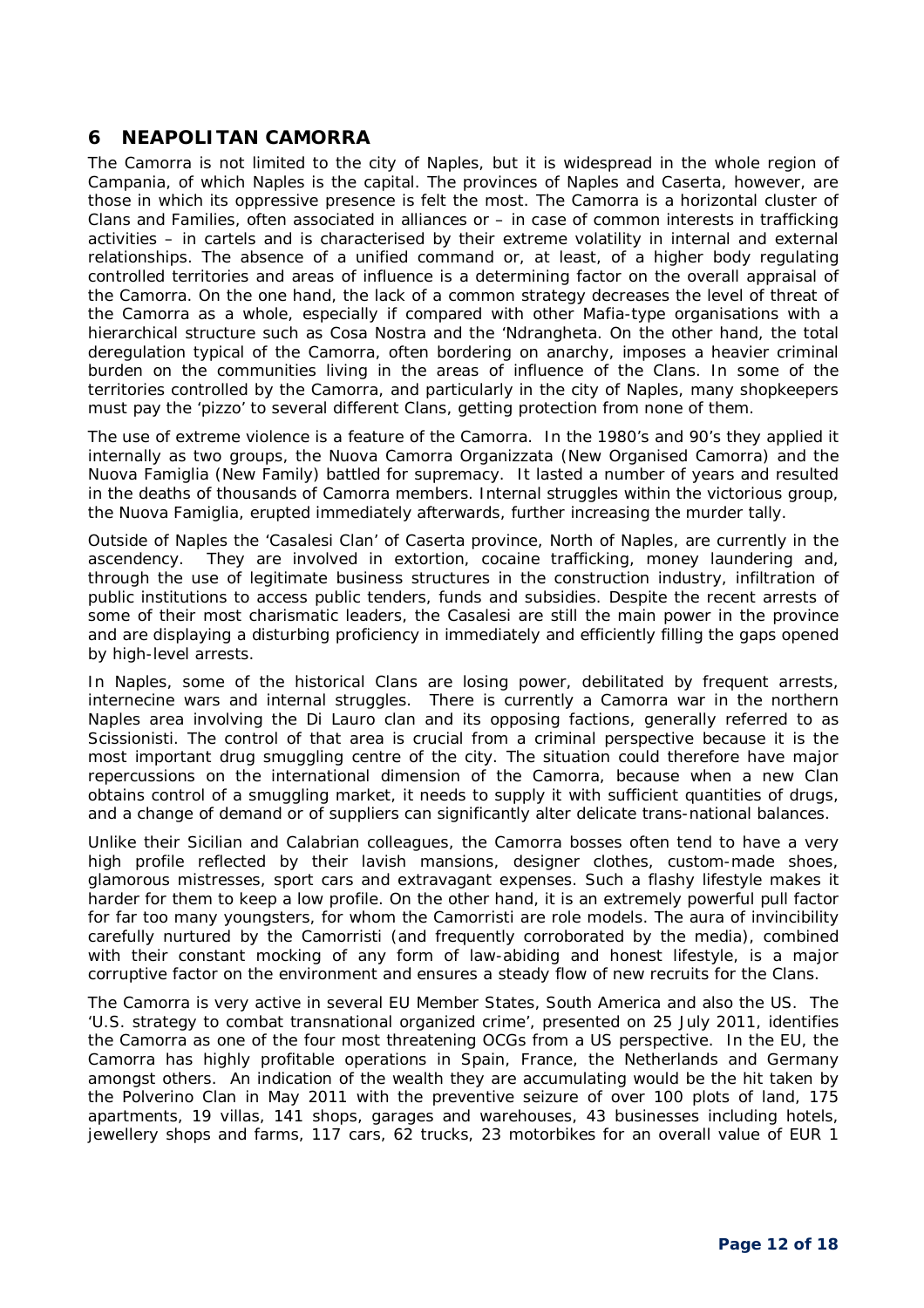billion approximately.<sup>9</sup> The arrest of the undisputed boss of the clan and his top lieutenant was carried out on 06/03/2012 in Jerez de la Frontera, Andalucía, Spain.

## **7 APULIAN OC**

Apulian Organised Crime is characterised by heterogeneous structures that pursue different strategies mainly at a local level, with tendencies towards bandit-type behaviour in Bari and more organised forms in the Foggia province and in the Salento area where, respectively, the '**Società Foggiana**' and the '**Sacra Corona Unita**' (SCU) display typical Mafia traits, including infiltration in the local political and economic environments.

The **Sacra Corona Unita**' was founded in Trani's prison on Christmas night, 1981. Its rituals are derived from those of the 'Ndrangheta, including the use of mystical, religious terminology.<sup>10</sup>

Mainly active in the provinces of Brindisi, Lecce and to a lesser extent, Taranto, the SCU is involved in extortion, robbery, cigarette smuggling, weapons and drug trafficking, which is carried out along the same routes and with the same East-European partners that for many years were used for importing contraband tobacco. The exploitation of trafficked human beings in prostitution or agricultural labour is another criminal market in which the SCU operates with profit. In the last few years, strong anti-smuggling measures have noticeably dented the profits of the SCU, pushing it towards more covert criminal activities with a more definite Mafia connotation, such as usury and infiltration in the political and economic sectors. Indeed, the successful strategy of the state through its judicial and law enforcement authorities had the somehow paradoxical consequence of increasing the threat of organised crime. In many areas the SCU try to impose a control of the territory similar to that of Cosa Nostra, the 'Ndrangheta or the Camorra. The high number of arrests and an endemic internal belligerence are delaying that process, but must nonetheless be considered a definite risk.

The '**Società Foggiana**' is the direct result of the decline of the Camorra inspired Nuova Camorra Pugliese (around 1983). The imprinting of the Camorra, however, was still strong and reflected in the ferocity of some executions and in the Mafia-like approach to several criminal activities. The 'Società' in fact, (besides operating in cigarette smuggling, drug and weapons trafficking, commodity counterfeiting and exploitation of prostitution) from the beginning took a domineering position in typical Mafia activities such as racketeering, gambling, usury and extortion. It was a dispute about extortions of funeral parlours (the 'pizzo' is EUR 500 per funeral) that started one of the many bloody wars within Clans (called *batterie*) of the Società. Growing criminal markets exploited by the 'Società' are the illicit dumping of waste (often in exhausted quarries) and fraud on public funding, especially in alternative means of power.

In the province of Foggia, in the Gargano area (the spur of the Boot) two Clans are fighting a never-ending feud, which has provoked more than 35 murders since its beginning in 1978**.** A third clan has joined in and all involved Clans use extreme violence and, albeit of rural origin, control their territory with Mafia-like methods, i.e. racketeering, extortions, deep penetration in the political and economic sector (especially in the tourism and construction industries), wide use of usury to secure the possession or the control of legitimate business structures and ruthless executions, usually with sawn-off shotguns. This cluster of organised crime groups is known as 'Gargano's Mafia'.

In Bari, capital of Apulia, Clans collectively known as 'Camorra Barese' control the criminal activities on their territory, often with high levels of violence that can lead to fierce inter-clan struggles, frequently leading to murders. Besides the usual markets of drug and weapons trafficking and cigarette smuggling, the Clans are often involved in armed robberies, including against heavy goods vehicles. Extortions, especially in the construction sector, are more frequent confirming an on-going trend towards Mafia practices.

l <sup>9</sup> Operation 'Polvere', Reparto Operativo Carabinieri Naples, May 2011.

<sup>10</sup> A *Pentito* explained the etymology of the SCU name: *'The organization is Holy* (Sacra) *because the Sacra Corona Unita, if you read its statutes, when it meets or affiliates, someone consecrates and baptizes (like a priest during religious functions); Crown* (Corona)*, because it is like the crown* (of beads)*, that of the Rosary, the kind used in church to do the Via Crucis, side by side; United* (Unita) *because we have to be united as the links of a chain.'*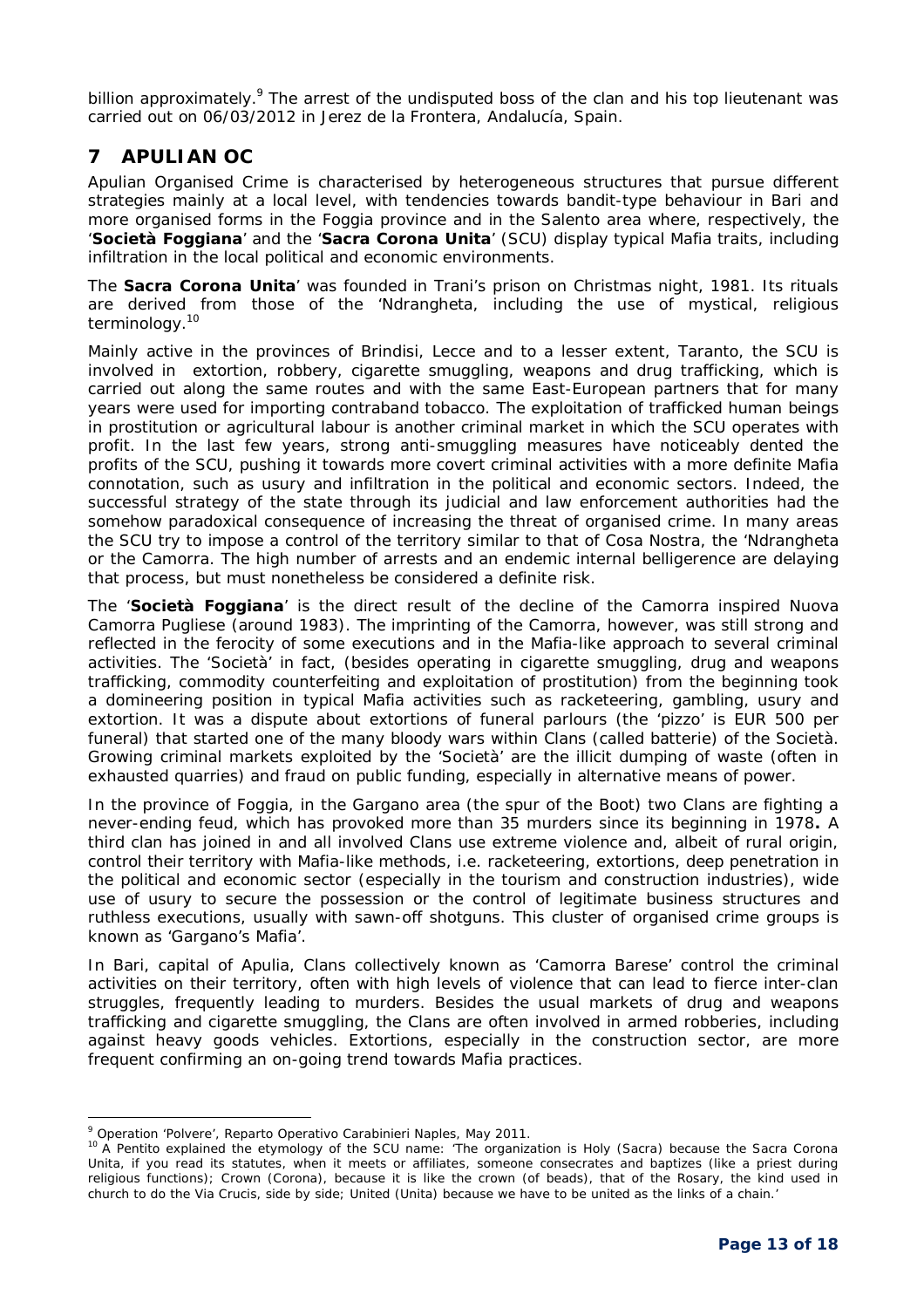Overall, in the last few years Apulian organised crime groups have been weakened by many successful operations carried out by law enforcement agencies, and most of their leading members are now in prison. However, their criminal activities are only partially hampered. In fact, most of the imprisoned bosses manage to direct their Clan or group from prison. Furthermore, young, reckless and ambitious criminals are rapidly filling the gaps, and in some cases they try to take the place of imprisoned leaders, disturbing delicate balances and provoking a usually harsh reaction when they get out of jail. That increases the level of intraand inter-group violence, but the general public is also endangered by gunfights between criminal groups or factions which often take place in daytime and in crowded places.

Apulian OC has historical links with criminal networks from Eastern Europe, which has been for many years a fundamental transit and storage location for smuggled cigarettes. Co-operating with other Mafia-type organisations such as the Camorra and the 'Ndrangheta has permitted Apulian mobsters to acquire new contacts and expertise, widening their criminal scope that for many years was confined to tobacco smuggling.

Offshoots of Apulian OCGs have been spreading outside the region and abroad for quite some time, although less consistently than other Italian Mafia. Active in particular in the field of drug trafficking and support to fugitives, they are located in areas of strategic interest for the drug trade, such as the Netherlands, Spain and Germany. They are also active in Switzerland and Eastern Europe. On 07/05/2011 operation 'Bamba' was finalised with the arrest of 26 suspects for international drug and weapons trafficking from Switzerland. Among the arrested criminals, were members belonging to the **Padovano–Scarlino–Giannelli** Clans resident in Switzerland.

# **8 MAIN CRIMINAL ACTIVITIES**

The foregoing paragraphs highlight how Italian Organised Crime groups commit a vast array of criminal activities. Whilst in their territories of origin these groups enjoy a quasi-monopoly over the perpetration of crimes, outside Italy they tend to favour certain crime fields:

- **Drug trafficking** remains one of the main crimes perpetrated internationally: through a widespread network of brokers and intermediaries, OCGs (especially the 'Ndrangheta) purchase, transport and sell immense quantities of narcotics. For example, a recent study reported how the 'Ndrangheta has a Euro 44 Billion yearly income, 62% deriving from drug trafficking alone<sup>11</sup>. Needing to guarantee the flow of narcotics from source to destination countries, OCGs deploy emissaries (or in some cases entire branches of a Clan) along the drug trafficking routes, and this explains the many arrests of Italian *Mafiosi* in common transit countries such as The Netherlands and Spain.
- **Money laundering** is another crime perpetrated abroad by these OCGs, often exploiting the possibilities offered by markets such as real estate to invest the high volume of assets derived by their criminal activities. In general terms, all cash driven businesses (such as restaurants, bars, hotels etc.) are potentially vulnerable to infiltration.
- **Use of Corruption, as with** many OCGs, is a key enabling factor for Italian organised crime. The enormous wealth of the Mafias can be used to corruptly exert influence over decision-makers. For example, if brought to bear on the right decision-maker in the right position, a public tender can be easily won. However, money or other material benefits are not the only corruptive tool. In their territories, the Mafias have built their power with the control they have on votes for elected positions, and this control could also be exerted in communities of reference abroad.
- **Counterfeiting** of products, either procured by allied Chinese groups or manufactured in clandestine factories is a key feature of some specific Camorra groups. They are also proficient in currency counterfeiting, and many organised crime groups buy counterfeit Euros from them.

<sup>-</sup><sup>11</sup> EURISPES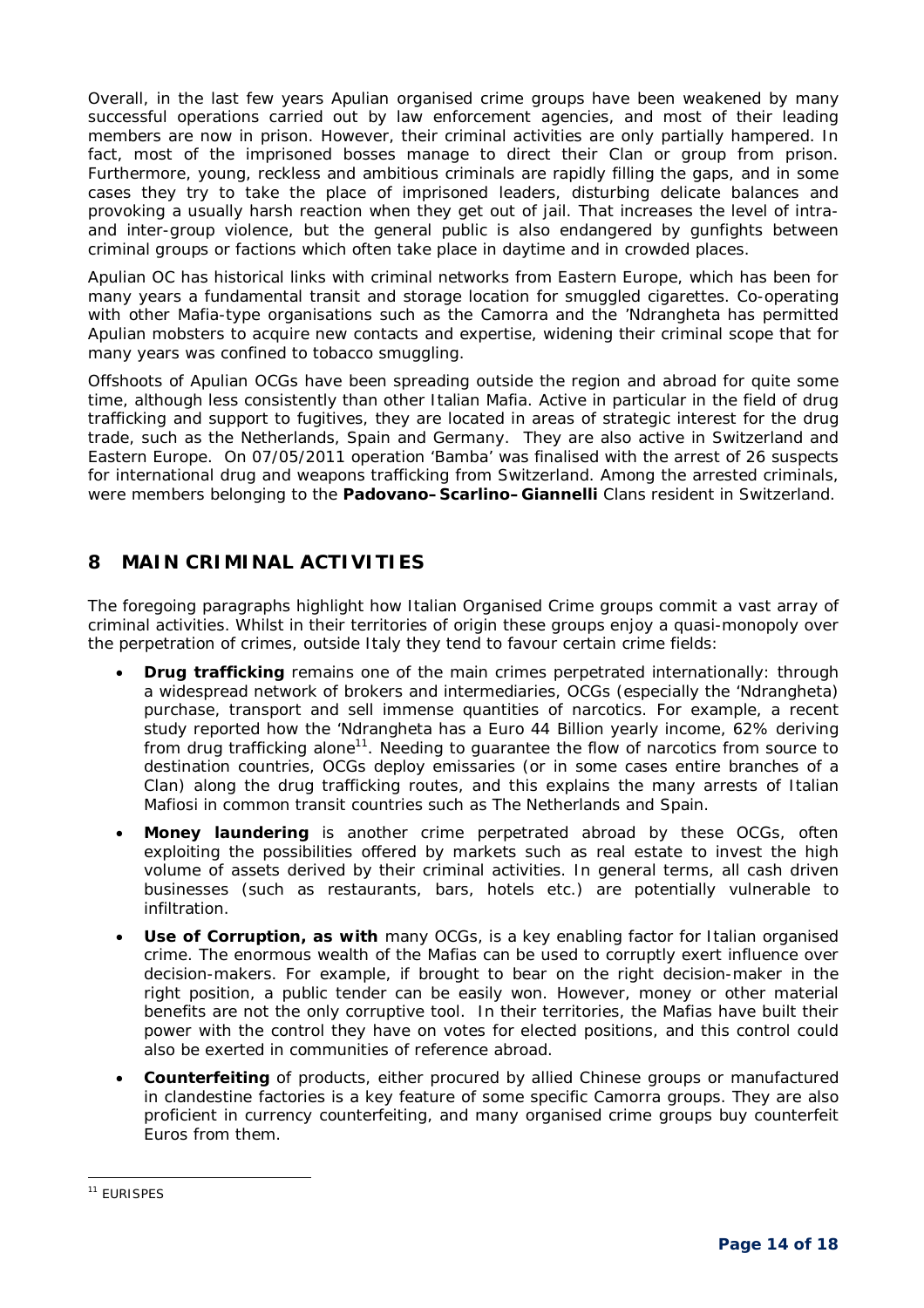**Trafficking of waste/toxic waste** is and has been an activity perpetrated by all the main Italian OCGs and is attractive for its perceived high return low risk nature.

Other crimes committed include, in no particular order of importance, weapons trafficking, homicides, frauds, rigging of public tenders, corruption, intimidation, extortions, cigarette smuggling and trafficking in human beings.

## **9 EMERGING TRENDS**

To quote a well-known Italian Public Prosecutor, "*Italian OCGs today are the only EU economic competitors that suffer the opposite problem of all other entrepreneurs: too much cash money and not enough possibilities of reinvestment*". This concept, combined with the ongoing economic crisis, explains the recent trend towards **infiltration in the legal economy**: through sophisticated money laundering schemes and through careful investments in particular sectors, these groups not only attempt to justify their immense wealth, but present themselves on the market as strong competitors who can afford to operate "at a loss", creating in the long run a situation of *quasi*-monopoly that undermines the basic principles of free market.

As mentioned earlier, there are increasing reports of Italian OCGs engaging in the so called '**Alternative or Green Energy**' market, for example investments in wind energy farms. Such projects offer attractive opportunities to benefit from generous MS and EU grant and tax subsidies, but apart from effectively exploiting eco-friendly incentives for their financial gain, they also create possibilities to launder proceeds of crime via legal business structures.

Overall the **phenomenal growth of the Internet** has brought positive developments in everyday life. It offers a wide range of opportunities to business and public alike, including facilitating an unprecedented reach to the wider public and providing secure information exchange (including the use of popular encrypted messaging services such as Skype, Viber, Whatsapp, etc.,), These **opportunities** apply equally for Organised Crime, enabling it to engage in highly profitable quasi-legal or illegal services or activities and any effective strategy to counter OC will have to take this key enabler into consideration. Easy profits, low regulatory scrutiny, and possibilities to operate anonymously are an inevitable attraction to Italian Organised Crime groups who, though the nature and scale of the threat is not yet clear, are likely to increase their engagement in this field in the near future, Cybercrime in the wider sense is the new frontier, and the mafias have a pioneering attitude to new markets.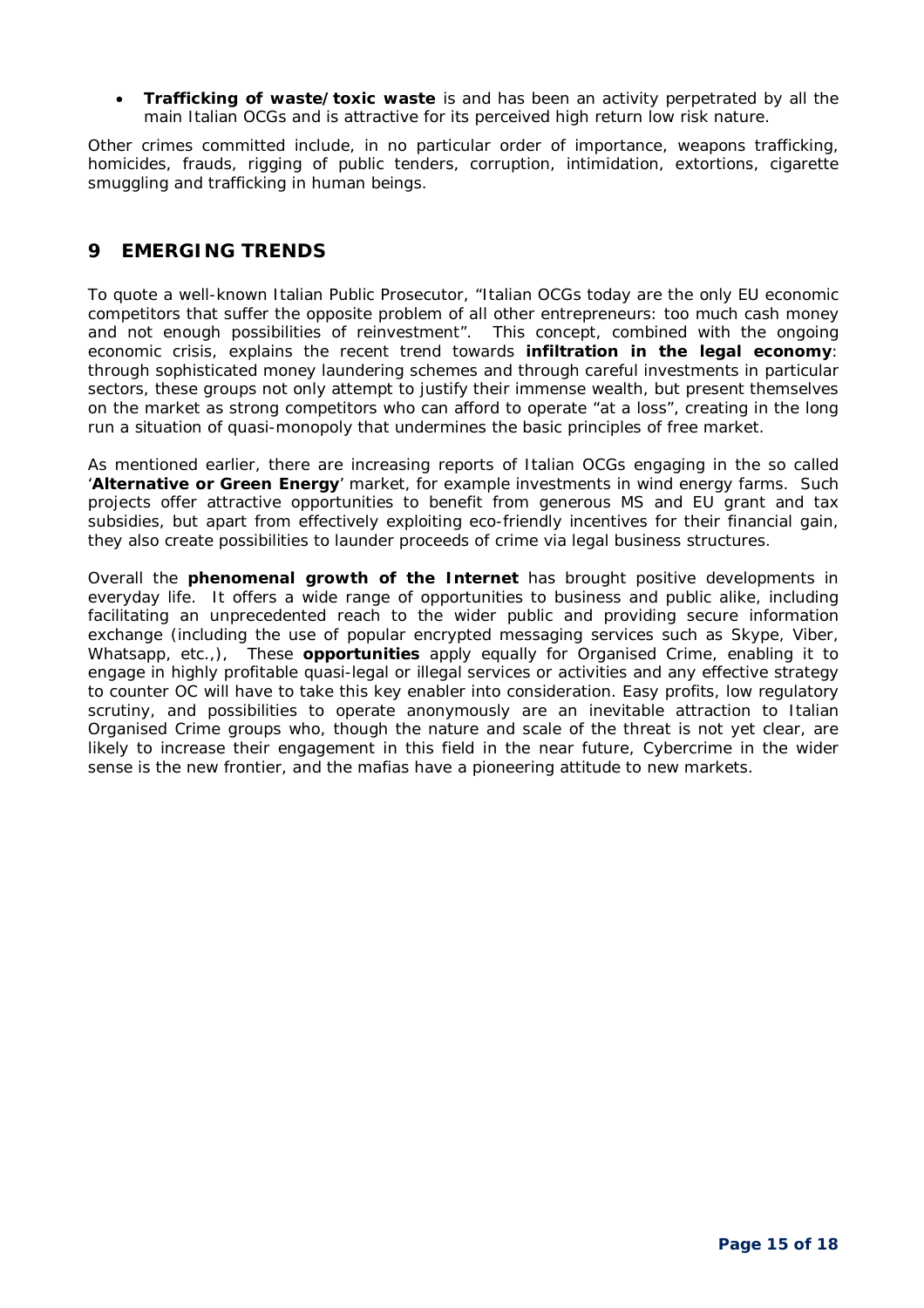## **10 CONCLUSIONS**

In the national contributions to Europol's last two major EU-wide threat assessments - the 2011 OCTA and the 2013 SOCTA - Italian criminal groups were reported as active only in a handful of Member States besides Italy. The information provided was relatively limited and sometimes of an anecdotal nature. Considering that several other OCGs were reported as active in a greater number of Member States, one might think that Italian organised crime is not a relevant threat for the EU.

This would be a false impression. The fact that the Italian organised crime activities are so clearly under-reported is evidence of the insidious threat it poses to the European Union. Its activities may be less visible than in the case of other major organised crime groups, but the intelligence picture – of a network of contacts and activities throughout Europe – is clear.

The criminal behaviours normally associated with Italian Mafias, i.e. racketeering, extortions, loan-sharking, collection of protection money, all perpetrated in a stifling atmosphere of total control of the territory, while painfully present in their areas of origin, are virtually non-existent in their activities elsewhere: the overall strategy of Italian Mafias when operating abroad is that of keeping a low profile.

The type of control sought by the Mafias when abroad is purely economic, in the wider sense: not limited to the essential goal of making money, but extended to all aspects of the production and consumption of goods and services, the backbone of any country.

To infiltrate the economy Italian OCGs simply offer their goods and services at lower prices, in some cases keeping the quality very high: clearly the competition cannot remain in business for long. In some cases loans to competitors in distress are offered at unreasonably high interest rates, with the ultimate goal of getting hold of the business, which often has a solid history and a good reputation. In other cases a merger is proposed, again with the aim of isolating and *de facto* excluding from any decisional function the partner in difficulty, at the same time exploiting his good name and honest face. Other competitors will be forced to file for bankruptcy, and again the Families and the Clans will be there, ready to acquire their undertaking at a price far below its market value.

The strategy of working at a loss is also used in the constant endeavour of the Mafias to secure public tenders.

Like many other OCGs, Italian Mafias regularly use their corruptive power as an enabling factor. The enormous wealth of the Mafias can be used to exert influence over decision-makers, including those involved in public tenders. Money or other material benefits are not the only corruptive tools: in their territories, the Mafias have also built their power with the influence they have on votes for elected positions. That is the reason why Article 416bis of the Italian criminal code clearly specifies that tampering with the free exercise of voting is a definite Mafia-type behavior (and is punished accordingly).

With regards to the single OCGs, more specifically:

- Sicilian **Cosa Nostra** is mainly focused on its territory, but it permits its member to use its structure and relations to embark in trans-national criminal activities. The Families usually send their **emissaries** to selected areas of interest, and there they set up and carry out their operations. Drug trafficking and money laundering are the most frequent criminal markets in which members of Cosa Nostra are engaged abroad. In their **money laundering** activities they can infiltrate the host country, and their members can reach very high positions at a social, economic and even political level, especially away from Europe. Within the EU, money laundering schemes and shrewd investments mean that criminal profits are complemented with a constant flow of apparently legitimate revenues. A prudent use of selected **straw men** and skilled **professionals** greatly hampers seizure and confiscation processes in Member States with more lenient asset recovery legislation. In Europe Cosa Nostra is mainly present in **Spain, France and Germany**, while its most significant presence outside the EU is in the **United States, Canada, Venezuela** and **South Africa.**
- The Sicilian **STIDDA** and unaffiliated Clans, unlike Cosa Nostra, do not have a centralised structure, and manage their criminal activities individually. When outside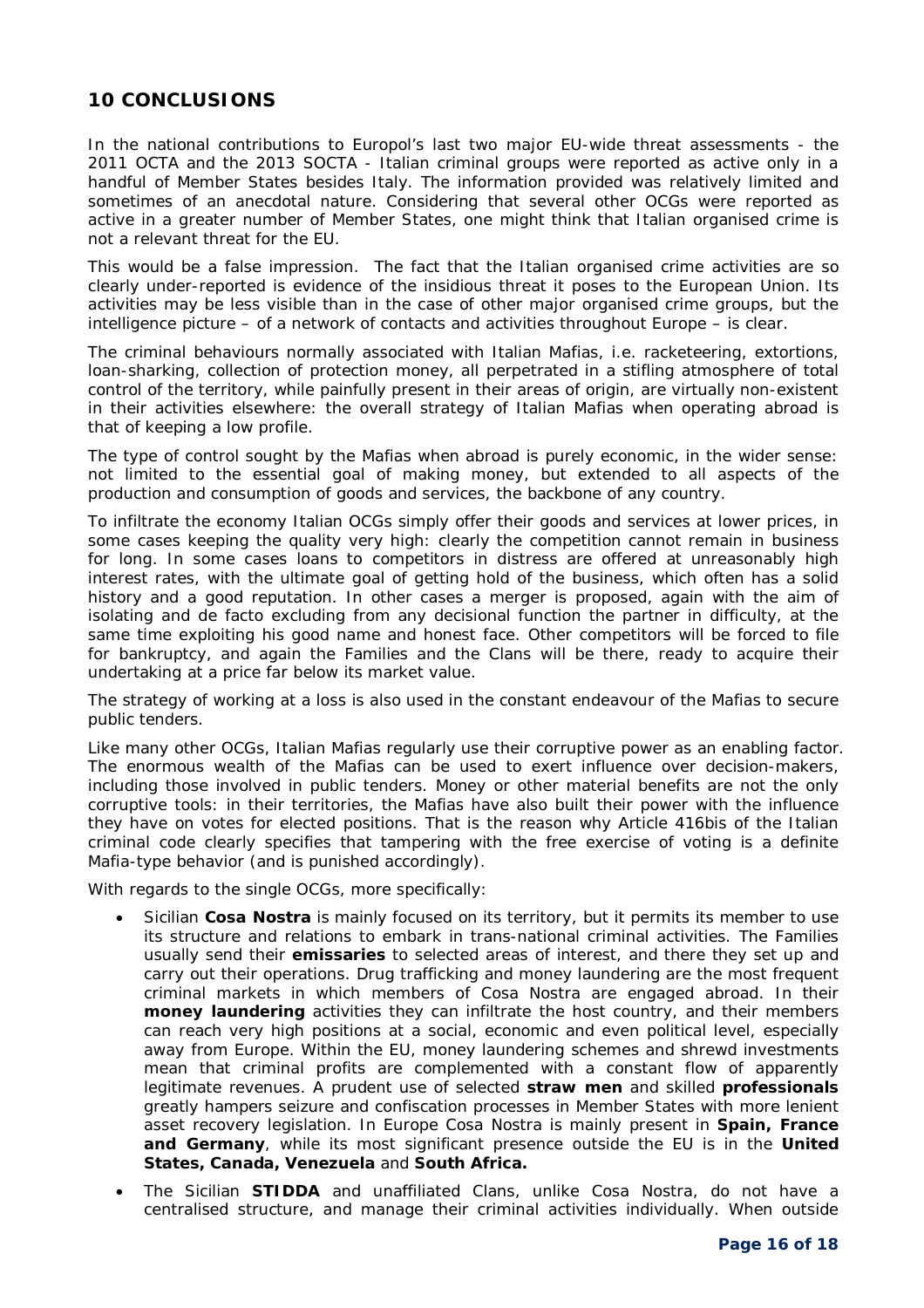their territory, their **violent** nature leads to their involvement in criminal activities of greater impact on the host communities, such as armed robberies and other aggressive property crimes. They often carry out hit-and-run raids, returning to Sicily the very same day. Members of the STIDDA have been spotted in Germany.

- The Calabrian '**Ndrangheta** is among the most powerful organised crime groups at a global level. Its **colonisation** strategy is spreading all over the world. The 'Ndrangheta holds a dominant position in the **cocaine** market in Europe, and is involved in many other criminal fields, including weapons trafficking, fraud, rigging of public tenders, corruption, intimidation, extortion and environmental crime. The 'Ndrangheta employs sophisticated money laundering practices to conceal its **immense profits**. The clever use of legitimate business structures created by its Clans permits them to hide the criminal nature of their profits and, combined with corruption, to **infiltrate** the economic and political environments in which they operate. In Europe the Clans are mainly active in **Spain, France, the Netherlands, Germany** and **Switzerland**, with some expansion into **Eastern Europe**. The 'Ndrangheta is also very powerful in **Canada,** the **United States, Colombia** and **Australia**.
- The **Camorra** lacks a unified structure and the constant belligerence of its Clans renders commitments and alliances ephemeral. That has repercussions on their territory, where their presence has a very high impact on the community, and can also affect host countries where internecine outbursts of violence can erupt. The Clans of the Camorra when operating outside their territory are mainly involved in drug trafficking, cigarette smuggling, illicit waste dumping and sale of counterfeit products, either procured by allied Chinese groups or manufactured in clandestine factories near Naples. They are also proficient in currency counterfeiting, and many OCGs buy counterfeit Euros from them. Money laundering activities include construction companies and real estate investments. Far more flashy and flamboyant than their Sicilian and Calabrian counterparts, Camorra members tend to have a high profile and to live dangerously. **Spain** is the EU country of preference for many, but they have also been found operating in **France, the Netherlands, Germany** and **Switzerland**. The Camorra is also present in the **USA**, where it has been listed among the four main trans-national criminal threats.
- **Apulian** organised crime is frequently identified with the Sacra Corona Unita (SCU), but the situation is far more complex and fragmented, with a mixture of Camorra and 'Ndrangheta origins and traits. The SCU is dominant in the Southern part of Apulia, and, within Apulian organised crime, is the cluster with the widest international dimension. Historically linked with cigarette smuggling, the Clans are now also trafficking in human beings, drugs, weapons and waste. They are involved in fraud, including of EU subsidies. As with the Camorra, internal struggles and blood feuds are quite common, impacting violently on their territory. Outside Apulia the Clans are not as widespread as other Italian Mafias. Some members have been arrested or spotted outside Italy, mainly in the **Netherlands, Germany, Switzerland** and **Albania**.